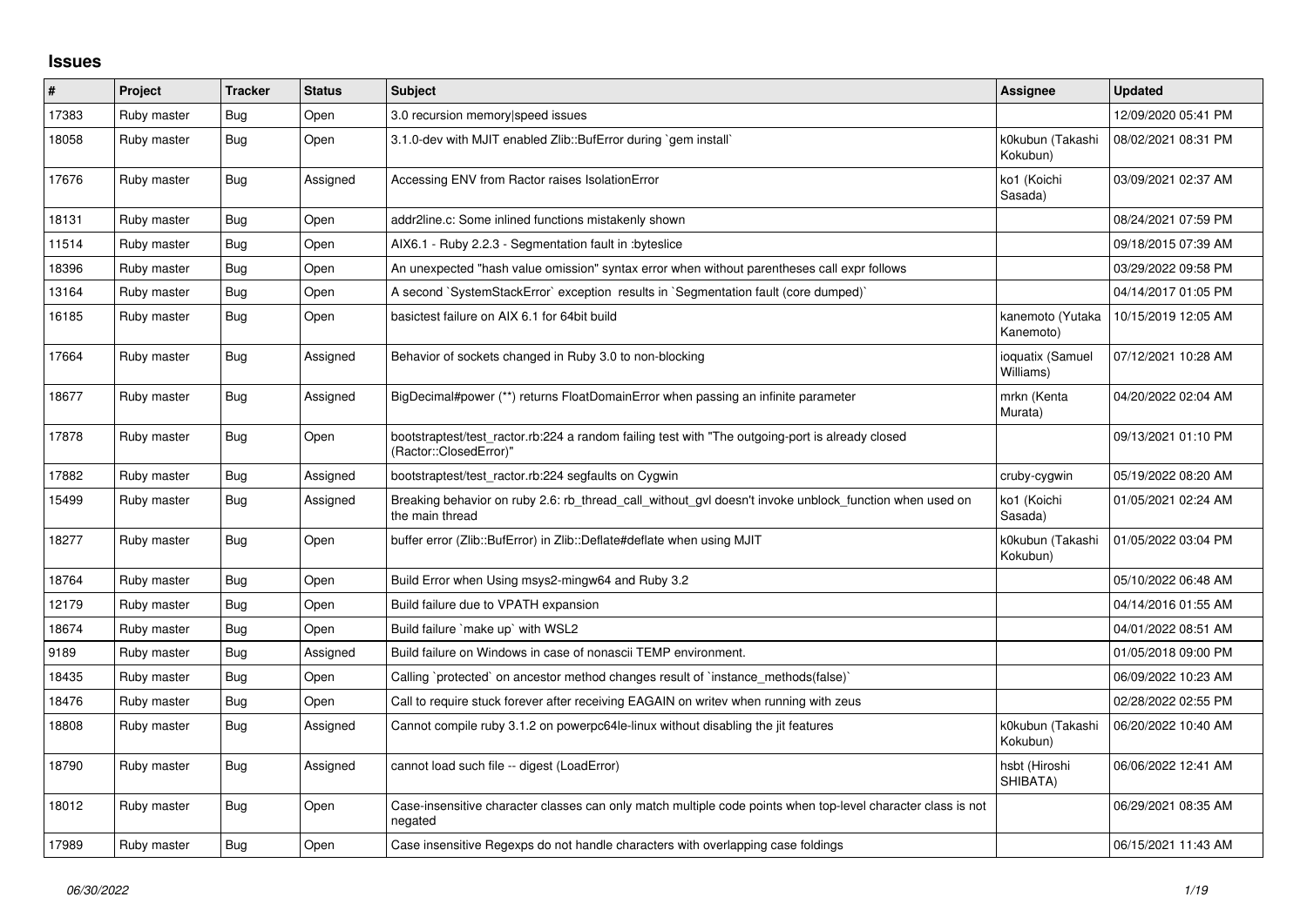| $\sharp$ | Project     | <b>Tracker</b> | <b>Status</b> | Subject                                                                           | <b>Assignee</b>            | <b>Updated</b>      |
|----------|-------------|----------------|---------------|-----------------------------------------------------------------------------------|----------------------------|---------------------|
| 18010    | Ruby master | Bug            | Open          | Character class with single character gets case-folded with following string      |                            | 06/28/2021 09:30 AM |
| 17646    | Ruby master | <b>Bug</b>     | Open          | Check for `__builtin_mul_overflow` with `long long` arguments                     |                            | 02/19/2021 06:19 PM |
| 15334    | Ruby master | Bug            | Open          | child_info_fork::abort: address space needed by 'emoji_iso2022_kddi.so' on cygwin | cruby-cygwin               | 05/19/2022 08:20 AM |
| 18379    | Ruby master | Bug            | Open          | [CI] Windows mingw/ucrt - test-all timeout failures                               |                            | 12/02/2021 02:23 AM |
| 11142    | Ruby master | Bug            | Open          | Command line argument parser on windows handles double quotes inconsistently.     | usa (Usaku<br>NAKAMURA)    | 05/12/2015 04:09 PM |
| 17931    | Ruby master | <b>Bug</b>     | Open          | Compile fails setup option nodynamic                                              |                            | 07/07/2021 08:51 AM |
| 5179     | Ruby master | Bug            | Assigned      | Complex#rationalize and to_r with approximate zeros                               | mrkn (Kenta<br>Murata)     | 01/17/2020 03:00 AM |
| 9010     | Ruby master | Bug            | Assigned      | /configure --prefix= cannot handle directories with spaces                        | nobu (Nobuyoshi<br>Nakada) | 04/26/2021 10:38 PM |
| 18429    | Ruby master | <b>Bug</b>     | Open          | Configure ruby-3.0.3 on Solaris 10 Unknown keyword 'URL' in './ruby.tmp.pc'       |                            | 01/18/2022 09:15 PM |
| 16836    | Ruby master | Bug            | Assigned      | configure-time LDFLAGS leak into ruby pkg-config file                             | nobu (Nobuyoshi<br>Nakada) | 08/14/2021 09:10 AM |
| 16951    | Ruby master | <b>Bug</b>     | Assigned      | Consistently referer dependencies                                                 | hsbt (Hiroshi<br>SHIBATA)  | 06/17/2021 06:15 AM |
| 18622    | Ruby master | <b>Bug</b>     | Open          | const_get still looks in Object, while lexical constant lookup no longer does     |                            | 04/22/2022 11:26 AM |
| 18678    | Ruby master | <b>Bug</b>     | Open          | Crash on Mac - vm_call0_cfunc_with_frame                                          |                            | 05/26/2022 05:40 PM |
| 10416    | Ruby master | <b>Bug</b>     | Open          | Create mechanism for updating of Unicode data files downstreams when we want      | nobu (Nobuyoshi<br>Nakada) | 10/08/2021 06:40 AM |
| 11183    | Ruby master | Bug            | Open          |                                                                                   |                            | 05/26/2015 08:32 AM |
| 9409     | Ruby master | Bug            | Open          | Cygwin I "filesystem" I encoding IIIIIIIIIIIII                                    | cruby-cygwin               | 05/19/2022 08:20 AM |
| 17996    | Ruby master | Bug            | Open          | Cygwin: thread + pipe behavior since Ruby 2.6                                     | cruby-cygwin               | 05/19/2022 08:20 AM |
| 13999    | Ruby master | Bug            | Assigned      | Cygwin DDD ripper_state_lex.rb DDDDDDD                                            | cruby-cygwin               | 05/19/2022 08:20 AM |
| 11177    | Ruby master | Bug            | Open          | DATADEOF00000000                                                                  |                            | 05/25/2015 03:49 AM |
| 15598    | Ruby master | <b>Bug</b>     | Open          | Deadlock on mutual reference of autoloaded constants                              |                            | 03/20/2019 10:58 AM |
| 6360     | Ruby master | <b>Bug</b>     | Assigned      | Debug information build even without requesting it                                | nobu (Nobuyoshi<br>Nakada) | 01/05/2018 09:00 PM |
| 18381    | Ruby master | Bug            | Assigned      | Default vs Bundled gems                                                           | hsbt (Hiroshi<br>SHIBATA)  | 12/15/2021 11:09 AM |
| 17722    | Ruby master | Bug            | Open          | define_method with shareable results in "defined in a different Ractor"           |                            | 08/24/2021 12:03 PM |
| 18567    | Ruby master | <b>Bug</b>     | Open          | Depending on default gems in stdlib gems when not needed considered harmful       | hsbt (Hiroshi<br>SHIBATA)  | 04/21/2022 04:45 PM |
| 17531    | Ruby master | <b>Bug</b>     | Open          | did_you_mean' not Ractor friendly                                                 | ko1 (Koichi<br>Sasada)     | 01/29/2021 08:48 AM |
| 11808    | Ruby master | <b>Bug</b>     | Open          | Different behavior between Enumerable#grep and Array#grep                         | ko1 (Koichi<br>Sasada)     | 10/26/2020 04:36 AM |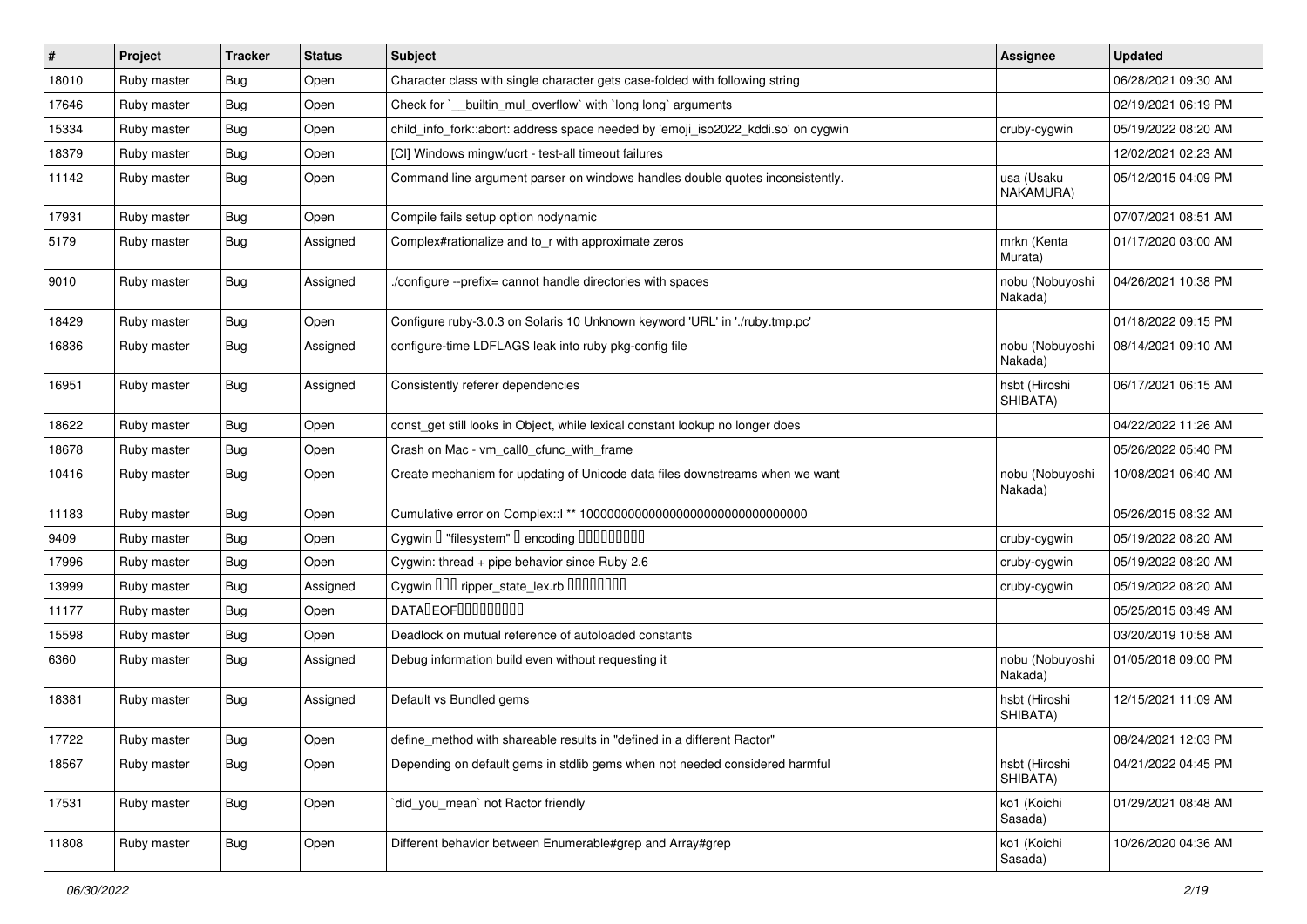| $\sharp$ | <b>Project</b> | <b>Tracker</b> | <b>Status</b> | <b>Subject</b>                                                                                                      | <b>Assignee</b>               | <b>Updated</b>      |
|----------|----------------|----------------|---------------|---------------------------------------------------------------------------------------------------------------------|-------------------------------|---------------------|
| 18887    | Ruby master    | Bug            | Open          | documentation for protected methods                                                                                 |                               | 06/29/2022 08:08 AM |
| 17337    | Ruby master    | <b>Bug</b>     | Open          | Don't embed Ruby build-time configuration in Ruby                                                                   |                               | 12/21/2020 04:17 PM |
| 8782     | Ruby master    | <b>Bug</b>     | Assigned      | Don't set rl_getc_function on editline                                                                              | kouji (Kouji Takao)           | 01/05/2018 09:00 PM |
| 15315    | Ruby master    | Bug            | Open          | ec switch can still lose interrupts                                                                                 | ko1 (Koichi<br>Sasada)        | 11/20/2018 09:32 AM |
| 18338    | Ruby master    | Bug            | Open          | Encoding default external = $Encoding::UTF_16BE$ may add a wrongly-encoded string to<br><b>\$LOADED FEATURES</b>    |                               | 11/15/2021 07:32 AM |
| 18743    | Ruby master    | <b>Bug</b>     | Open          | Enumerator#next / peek re-use each others stacktraces                                                               |                               | 04/19/2022 02:42 PM |
| 18614    | Ruby master    | Bug            | Open          | Error (busy loop) in<br>TestGemCommandsSetupCommand#test destdir flag does not try to write to the default gem home | hsbt (Hiroshi<br>SHIBATA)     | 03/17/2022 01:03 AM |
| 14971    | Ruby master    | <b>Bug</b>     | Open          | error: implicit declaration of function 'rb_vm_call0                                                                | nobu (Nobuyoshi<br>Nakada)    | 09/06/2018 03:53 AM |
| 18616    | Ruby master    | Bug            | Open          | Error with clang(1) on MacOS due to declspec()                                                                      |                               | 03/09/2022 10:50 AM |
| 11840    | Ruby master    | <b>Bug</b>     | Open          | Error with "make check" on Cygwin                                                                                   | cruby-cygwin                  | 05/19/2022 08:20 AM |
| 16829    | Ruby master    | <b>Bug</b>     | Open          | Exceptions raised from within an enumerated method lose part of their stacktrace                                    |                               | 05/20/2022 07:25 PM |
| 18061    | Ruby master    | <b>Bug</b>     | Open          | Execshield test: libruby.so.N.N.N: FAIL: property-note test because no .note.gnu.property section found             |                               | 06/22/2022 07:58 AM |
| 17159    | Ruby master    | Bug            | Open          | extend `define method` for Ractor                                                                                   |                               | 10/29/2020 04:06 PM |
| 18605    | Ruby master    | <b>Bug</b>     | Open          | Fails to run on (newer) 32bit Windows with ucrt                                                                     |                               | 04/01/2022 07:52 AM |
| 17263    | Ruby master    | <b>Bug</b>     | Open          | Fiber context switch degrades with number of fibers, limit on number of fibers                                      |                               | 01/31/2022 02:47 PM |
| 595      | Ruby master    | <b>Bug</b>     | Assigned      | Fiber ignores ensure clause                                                                                         | ioquatix (Samuel<br>Williams) | 12/29/2019 10:37 AM |
| 18784    | Ruby master    | <b>Bug</b>     | Open          | FileUtils.rm f and `FileUtils.rm rf should not mask exceptions                                                      |                               | 05/16/2022 09:04 AM |
| 13151    | Ruby master    | <b>Bug</b>     | Open          | File.writable? doesn't report correctly if a directory is writable on Windows.                                      |                               | 01/23/2017 05:46 PM |
| 18152    | Ruby master    | <b>Bug</b>     | Open          | Fix theoretical bug with signals $+$ qsort                                                                          |                               | 09/08/2021 03:38 PM |
| 14607    | Ruby master    | <b>Bug</b>     | Assigned      | Fix use of the rb_profile_frames start parameter                                                                    | ko1 (Koichi<br>Sasada)        | 06/09/2022 06:12 AM |
| 17516    | Ruby master    | <b>Bug</b>     | Assigned      | forking in a ractor causes Ruby to crash                                                                            | ko1 (Koichi<br>Sasada)        | 11/30/2021 05:26 AM |
| 15423    | Ruby master    | Bug            | Open          | fork leapfrog leaks memory on FreeBSD 11.2                                                                          |                               | 12/16/2018 02:28 PM |
| 18796    | Ruby master    | Bug            | Open          | GC compaction gets stuck on Mac OS when a debugger is attached                                                      |                               | 06/08/2022 08:25 AM |
| 15097    | Ruby master    | <b>Bug</b>     | Open          | Gem install fails on Ruby 2.5.1 with Cygwin (get_dns_server_list undefined)                                         | cruby-cygwin                  | 05/19/2022 08:20 AM |
| 10919    | Ruby master    | Bug            | Assigned      | [gem install] installs multipe platforms                                                                            | hsbt (Hiroshi<br>SHIBATA)     | 07/30/2019 07:44 AM |
| 18768    | Ruby master    | <b>Bug</b>     | Open          | Inconsistent behavior of IO, StringIO and String each_line methods when return paragraph and chomp: true<br>passed  |                               | 06/10/2022 03:46 PM |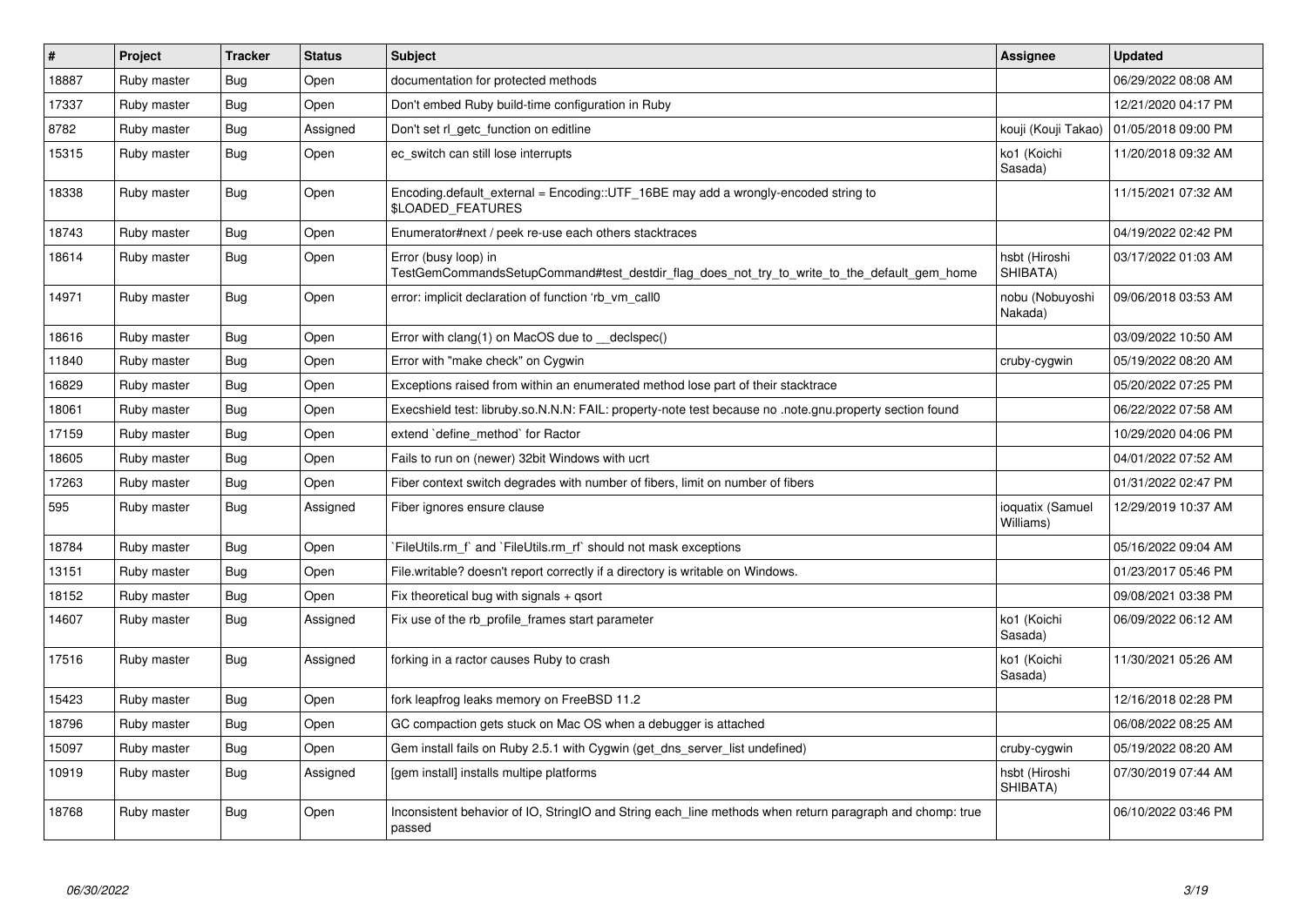| $\#$  | Project     | <b>Tracker</b> | <b>Status</b> | <b>Subject</b>                                                                                                    | Assignee                     | <b>Updated</b>      |
|-------|-------------|----------------|---------------|-------------------------------------------------------------------------------------------------------------------|------------------------------|---------------------|
| 18770 | Ruby master | Bug            | Open          | Inconsistent behavior of IO/StringIO's each methods when called with nil as a separator, limit and chomp:<br>true |                              | 06/06/2022 05:38 PM |
| 17990 | Ruby master | <b>Bug</b>     | Open          | Inconsistent behavior of Regexp quantifiers over characters with complex case foldings                            |                              | 06/15/2021 11:59 AM |
| 18780 | Ruby master | Bug            | Open          | Incorrect binding receiver for C API rb_eval_string()                                                             |                              | 06/15/2022 12:14 AM |
| 17400 | Ruby master | Bug            | Open          | Incorrect character downcase for Greek Sigma                                                                      | duerst (Martin<br>Dürst)     | 12/17/2020 06:56 AM |
| 18507 | Ruby master | <b>Bug</b>     | Open          | Incorrect target_os detection in configure script                                                                 |                              | 01/25/2022 08:57 AM |
| 9944  | Ruby master | <b>Bug</b>     | Assigned      | in ruby for windows in "system" a redirection to append a file works incorrectly                                  | cruby-windows                | 01/05/2018 09:00 PM |
| 16842 | Ruby master | <b>Bug</b>     | Assigned      | inspect` prints the UTF-8 character U+0085 (NEXT LINE) verbatim even though it is not printable                   | duerst (Martin<br>Dürst)     | 02/26/2021 05:43 AM |
| 18601 | Ruby master | Bug            | Open          | Invalid byte sequences in Big5 encodings                                                                          | duerst (Martin<br>Dürst)     | 02/23/2022 07:59 AM |
| 18804 | Ruby master | <b>Bug</b>     | Open          | Invalid line number for putnil instruction                                                                        |                              | 05/25/2022 09:22 AM |
| 18805 | Ruby master | <b>Bug</b>     | Open          | IO::Buffer is inconsistent when returning a string from an empty buffer                                           |                              | 05/25/2022 12:45 PM |
| 18455 | Ruby master | <b>Bug</b>     | Open          | IO#close` has poor performance and difficult to understand semantics.                                             |                              | 04/04/2022 02:02 AM |
| 12280 | Ruby master | Bug            | Open          | IO.copy_stream(IO, IO) fails with "pread() not implemented"                                                       |                              | 04/28/2016 05:51 AM |
| 18255 | Ruby master | <b>Bug</b>     | Open          | ioctl zeroes the last buffer byte                                                                                 |                              | 10/25/2021 08:13 AM |
| 18767 | Ruby master | <b>Bug</b>     | Open          | IO.foreach hangs up when passes limit=0                                                                           |                              | 06/18/2022 02:56 AM |
| 16997 | Ruby master | Bug            | Open          | IO#gets converts some \r\n to \n with universal newline: false                                                    |                              | 08/26/2020 05:20 PM |
| 8445  | Ruby master | <b>Bug</b>     | Assigned      | IO.open and IO#set_enconding does not support :fallback option                                                    | akr (Akira Tanaka)           | 06/14/2022 06:02 AM |
| 10009 | Ruby master | <b>Bug</b>     | Open          | IO operation is 10x slower in multi-thread environment                                                            | ko1 (Koichi<br>Sasada)       | 05/21/2015 07:19 AM |
| 15367 | Ruby master | <b>Bug</b>     | Open          | IO.select is not resumed when io-object gets closed                                                               |                              | 12/03/2018 10:22 AM |
| 18880 | Ruby master | Bug            | Open          | IO#sysread on Windows does not validate arguments                                                                 |                              | 06/26/2022 04:26 PM |
| 11531 | Ruby master | <b>Bug</b>     | Assigned      | IPAddr#== implements wrong logic                                                                                  | knu (Akinori<br>MUSHA)       | 12/29/2019 12:50 PM |
| 18738 | Ruby master | <b>Bug</b>     | Open          | IRB can't recognize heredoc after words                                                                           |                              | 04/18/2022 12:00 AM |
| 18657 | Ruby master | <b>Bug</b>     | Open          | IRB raises exception when stdout is a pipe                                                                        |                              | 06/08/2022 03:34 PM |
| 9955  | Ruby master | <b>Bug</b>     | Assigned      | issue building dll on mingw, library not found                                                                    | nobu (Nobuyoshi<br>Nakada)   | 01/05/2018 09:00 PM |
| 17817 | Ruby master | <b>Bug</b>     | Open          | --jit outputs ./tmp/_ruby_mjit_*.h: No such file or directory on with TMP                                         |                              | 04/22/2021 11:57 AM |
| 16694 | Ruby master | Bug            | Assigned      | JIT vs hardened GCC with PCH                                                                                      | k0kubun (Takashi<br>Kokubun) | 02/02/2021 07:38 AM |
| 9435  | Ruby master | <b>Bug</b>     | Open          | Kernel.system problem                                                                                             |                              | 12/30/2019 03:00 AM |
| 16820 | Ruby master | Bug            | Open          | LEGAL is out of sync                                                                                              |                              | 08/19/2020 11:08 AM |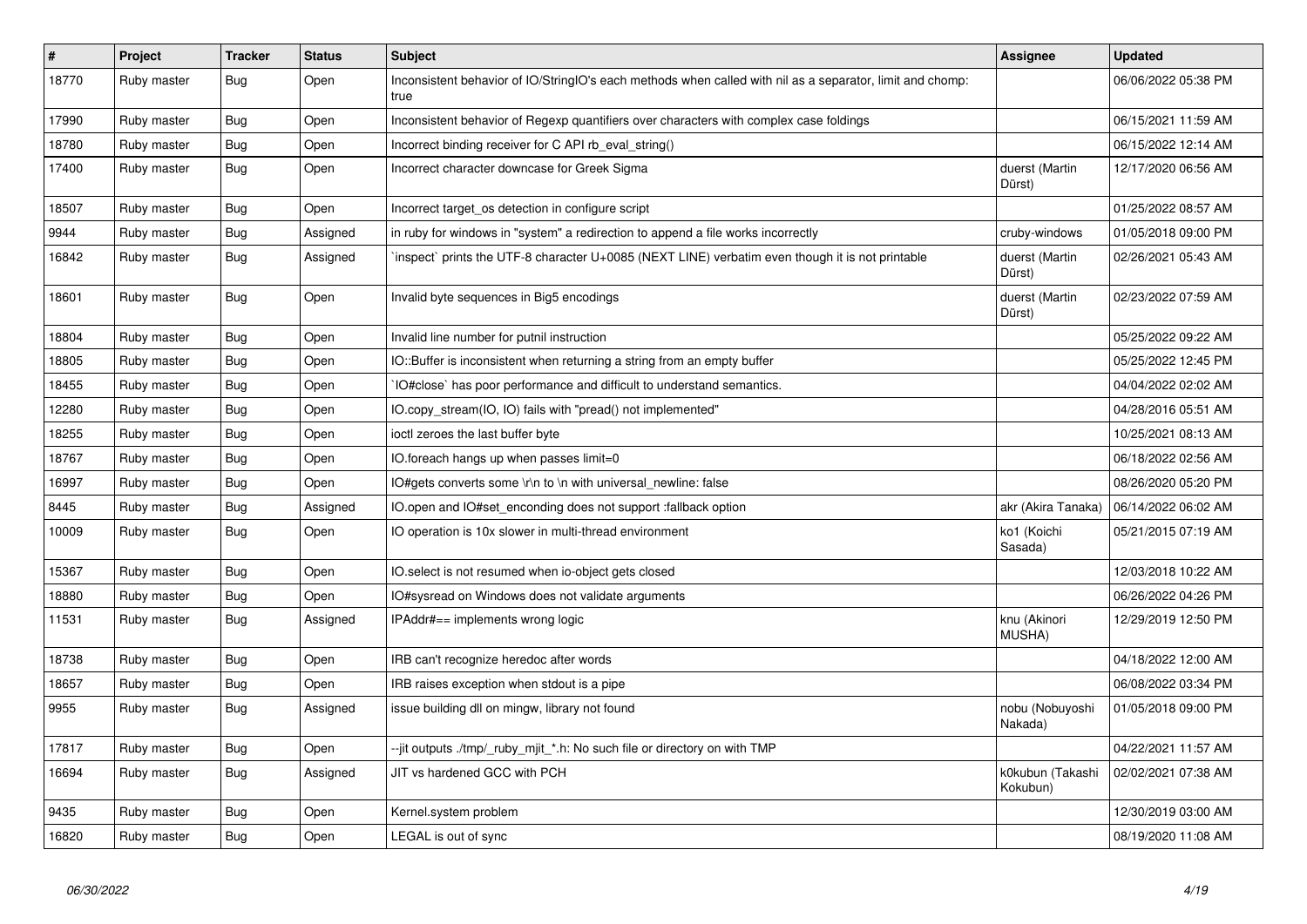| $\#$  | Project     | <b>Tracker</b> | <b>Status</b> | Subject                                                                                                        | <b>Assignee</b>               | <b>Updated</b>      |
|-------|-------------|----------------|---------------|----------------------------------------------------------------------------------------------------------------|-------------------------------|---------------------|
| 16819 | Ruby master | Bug            | Assigned      | Line reporting off by one when reporting line of a hash?                                                       | ko1 (Koichi<br>Sasada)        | 06/16/2020 05:57 PM |
| 18169 | Ruby master | <b>Bug</b>     | Assigned      | Local copies of gemified libraries are being released out of sync with their gems                              | hsbt (Hiroshi<br>SHIBATA)     | 02/25/2022 05:40 PM |
| 9115  | Ruby master | Bug            | Assigned      | Logger traps all exceptions; breaks Timeout                                                                    | sonots (Naotoshi<br>Seo)      | 08/20/2019 12:47 PM |
| 18133 | Ruby master | <b>Bug</b>     | Assigned      | LTO: TestGCCompact#test_ast_compacts segfaults on i686                                                         |                               | 04/23/2022 04:19 PM |
| 18506 | Ruby master | Bug            | Open          | make and make install rebuild items every time unnecessarily - sometimes causing races in parallel installs    |                               | 01/21/2022 01:46 PM |
| 14543 | Ruby master | Bug            | Assigned      | `make commit` show error of `common-srcs`                                                                      | nobu (Nobuyoshi<br>Nakada)    | 06/02/2018 04:17 AM |
| 14826 | Ruby master | Bug            | Open          | make: *** [.ext/include/sparc-solaris2.10/rb_mjit_min_header-2.6.0.h] Error 1 on Solaris 10 with very old gcc3 |                               | 06/05/2018 02:02 PM |
| 18727 | Ruby master | <b>Bug</b>     | Assigned      | Make failed on x86_64-cygwin (LoadError)                                                                       | peterzhu2118<br>(Peter Zhu)   | 04/16/2022 05:15 AM |
| 9366  | Ruby master | <b>Bug</b>     | Assigned      | "make -j32 check TESTS=-j32" occasionally fails on rubygems/specification                                      | hsbt (Hiroshi<br>SHIBATA)     | 07/26/2018 02:13 AM |
| 18810 | Ruby master | <b>Bug</b>     | Open          | Make `Kernel#p` interruptable.                                                                                 | ioquatix (Samuel<br>Williams) | 05/30/2022 12:44 AM |
| 17792 | Ruby master | <b>Bug</b>     | Open          | make notes and make test fail with Ruby3.0.1p64 RaspberryPI 4B Ubuntu 20.10 ARM64                              |                               | 05/23/2021 08:23 PM |
| 18623 | Ruby master | Bug            | Open          | make runnable' does not work                                                                                   | nobu (Nobuyoshi<br>Nakada)    | 03/16/2022 01:28 AM |
| 18789 | Ruby master | <b>Bug</b>     | Open          | make test-bundled-gems failed after make install                                                               |                               | 05/18/2022 01:01 AM |
| 18553 | Ruby master | <b>Bug</b>     | Open          | Memory leak on compiling method call with kwargs                                                               | ko1 (Koichi<br>Sasada)        | 03/23/2022 09:34 PM |
| 17513 | Ruby master | <b>Bug</b>     | Open          | Methods of shareable objects and UnboundMethods should be shareable                                            | ko1 (Koichi<br>Sasada)        | 01/06/2021 08:53 PM |
| 7892  | Ruby master | <b>Bug</b>     | Open          | MIME encoding bug of NKF.nkf                                                                                   | naruse (Yui<br>NARUSE)        | 12/25/2017 06:15 PM |
| 14906 | Ruby master | <b>Bug</b>     | Open          | MinGW failure - TestlO#test_copy_stream_no_busy_wait                                                           |                               | 07/12/2018 03:52 AM |
| 14957 | Ruby master | <b>Bug</b>     | Open          | MinGW, gcc 8.2.0, bootstraptest test_thread.rb - failure ?                                                     |                               | 08/03/2018 02:46 PM |
| 13298 | Ruby master | <b>Bug</b>     | Assigned      | mingw SEGV TestEnumerable#test_callcc                                                                          | nobu (Nobuyoshi<br>Nakada)    | 06/04/2021 03:41 AM |
| 13500 | Ruby master | <b>Bug</b>     | Open          | MinGW TestArity#test_proc_err_mess stops testing                                                               |                               | 04/26/2017 03:27 PM |
| 13485 | Ruby master | Bug            | Open          | MinGW TestEnumerable#test callcc SEGV info                                                                     |                               | 04/19/2017 04:17 PM |
| 13542 | Ruby master | <b>Bug</b>     | Open          | MinGW trunk Builds - Summary of Issues                                                                         |                               | 05/19/2017 07:04 PM |
| 14480 | Ruby master | <b>Bug</b>     | Open          | miniruby crashing when compiled with -O2 or -O1 on aarch64                                                     |                               | 02/23/2021 10:35 AM |
| 8299  | Ruby master | <b>Bug</b>     | Assigned      | Minor error in float parsing                                                                                   | nobu (Nobuyoshi<br>Nakada)    | 12/30/2019 03:00 AM |
| 15599 | Ruby master | Bug            | Open          | Mixing autoload and require causes deadlock and incomplete definition.                                         |                               | 02/12/2019 01:40 PM |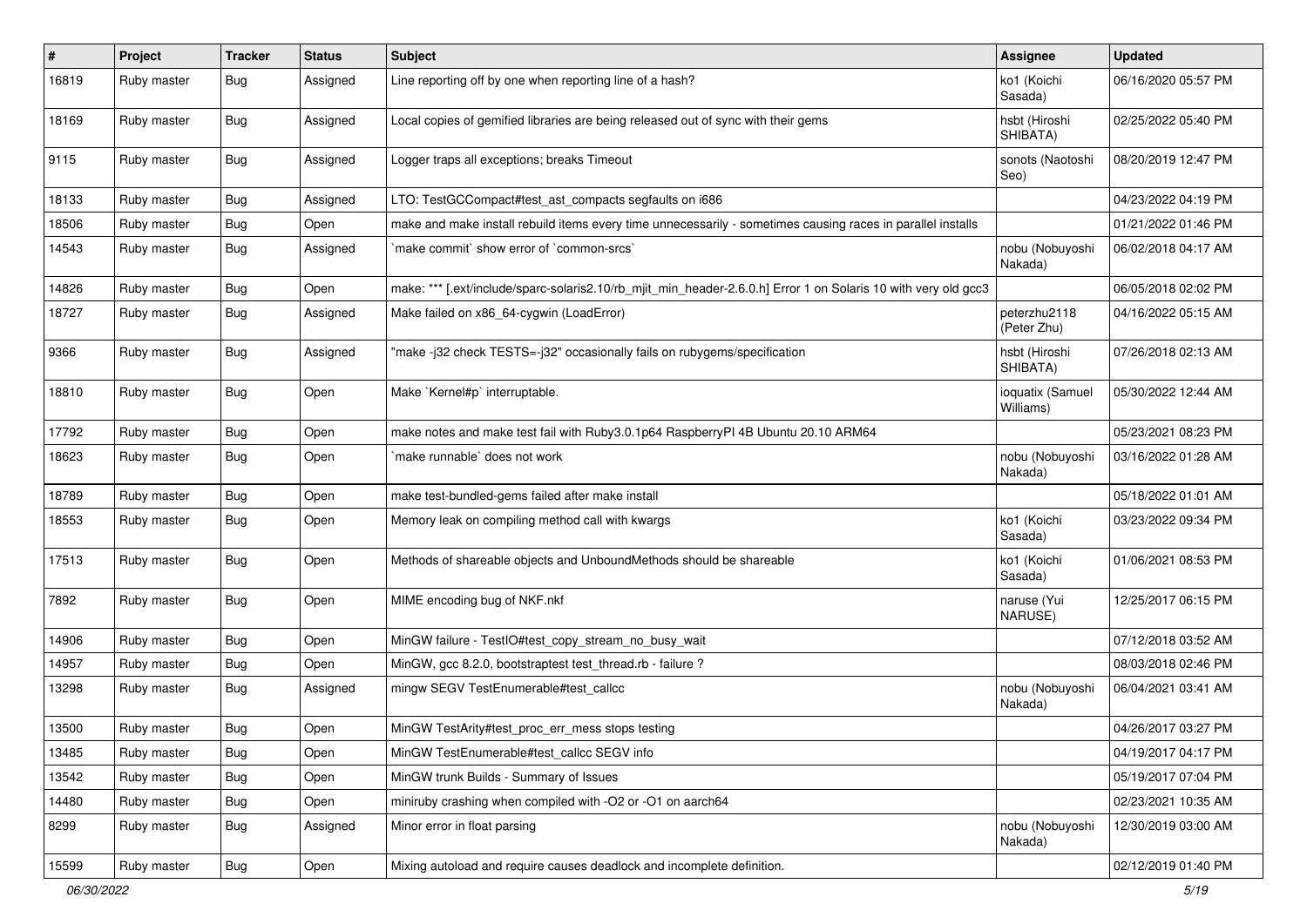| #     | Project     | <b>Tracker</b> | <b>Status</b> | <b>Subject</b>                                                                                        | <b>Assignee</b>               | <b>Updated</b>      |
|-------|-------------|----------------|---------------|-------------------------------------------------------------------------------------------------------|-------------------------------|---------------------|
| 9760  | Ruby master | <b>Bug</b>     | Open          | mkmf does not allow for linking against custom libraries when a system library is present             |                               | 05/24/2016 08:11 AM |
| 17578 | Ruby master | Bug            | Assigned      | mkmf experimental C++ Support                                                                         | nobu (Nobuyoshi<br>Nakada)    | 01/27/2021 03:51 AM |
| 17354 | Ruby master | <b>Bug</b>     | Open          | Module#const_source_location is misleading for constants awaiting autoload                            |                               | 03/26/2021 05:56 PM |
| 17667 | Ruby master | Bug            | Open          | Module#name needs synchronization                                                                     | ko1 (Koichi<br>Sasada)        | 03/02/2021 07:31 AM |
| 11438 | Ruby master | Bug            | Open          | native_thread_init_stack() get machine.stack_start unequal to thread's stack start address, x86 win32 | cruby-windows                 | 08/13/2015 07:31 AM |
| 18658 | Ruby master | Bug            | Open          | Need openssl 3 support for Ubuntu 22.04 (Ruby 2.7.x and 3.0.x)                                        | rhenium (Kazuki<br>Yamaguchi) | 05/30/2022 08:06 PM |
| 18661 | Ruby master | <b>Bug</b>     | Open          | Net::HTTP behavior changed between 2.6 and 3.1 on windows.                                            |                               | 03/25/2022 01:57 PM |
| 12436 | Ruby master | Bug            | Assigned      | newline argument of File.open seems not respected on Windows                                          | nobu (Nobuyoshi<br>Nakada)    | 10/25/2021 09:07 AM |
| 18518 | Ruby master | <b>Bug</b>     | Open          | NoMemoryError + [FATAL] failed to allocate memory for twice 1 << large                                |                               | 01/28/2022 01:40 PM |
| 18666 | Ruby master | <b>Bug</b>     | Open          | No rule to make target 'yaml/yaml.h', needed by 'api.o'                                               | hsbt (Hiroshi<br>SHIBATA)     | 03/29/2022 11:17 AM |
| 18837 | Ruby master | <b>Bug</b>     | Open          | Not possible to evaluate expression with numbered parameters in it                                    |                               | 06/17/2022 12:48 PM |
| 12506 | Ruby master | <b>Bug</b>     | Assigned      | On cygwin, Feature #5994 does not work                                                                | cruby-cygwin                  | 05/19/2022 08:20 AM |
| 11582 | Ruby master | <b>Bug</b>     | Open          | On Solaris, Rational#** returns -Infinity for Rational(0) when passed a negative Float                |                               | 10/13/2015 03:12 AM |
| 18651 | Ruby master | <b>Bug</b>     | Open          | oob access in CP51932 -> CP50220 transcoder                                                           | akr (Akira Tanaka)            | 03/23/2022 01:17 PM |
| 12582 | Ruby master | <b>Bug</b>     | Assigned      | OpenSSL Authenticated Encryption should check for tag length                                          | rhenium (Kazuki<br>Yamaguchi) | 04/28/2017 01:45 PM |
| 18783 | Ruby master | Bug            | Open          | OptionParser should recognize "-" as an optional argument                                             |                               | 05/19/2022 12:15 AM |
| 18731 | Ruby master | <b>Bug</b>     | Open          | Parallel test-all sometimes does not run at all some tests                                            |                               | 04/23/2022 12:58 PM |
| 18878 | Ruby master | <b>Bug</b>     | Open          | parse.y: Foo::Bar {} is inconsistently rejected                                                       |                               | 06/28/2022 03:38 AM |
| 18883 | Ruby master | <b>Bug</b>     | Open          | parse.y: trailing comma cannot coexist with star                                                      |                               | 06/28/2022 07:25 AM |
| 15386 | Ruby master | Bug            | Open          | [PATCH] io.c (rb_io_check_char_readable): do not io_fflush buffered sockets                           |                               | 12/06/2018 11:38 AM |
| 15310 | Ruby master | <b>Bug</b>     | Open          | [PATCH] thread_pthread.c: close race from UBF_TIMER and non-GVL-releasing thread                      |                               | 11/20/2018 12:50 AM |
| 15263 | Ruby master | Bug            | Open          | [PATCH] vm_trace.c (postponed_job_register): only hit main thread                                     | ko1 (Koichi<br>Sasada)        | 10/27/2018 11:35 PM |
| 17925 | Ruby master | <b>Bug</b>     | Open          | Pattern matching syntax using semicolon one-line                                                      |                               | 06/04/2021 03:08 PM |
| 18572 | Ruby master | Bug            | Assigned      | Performance regression when invoking refined methods                                                  | ko1 (Koichi<br>Sasada)        | 02/10/2022 12:48 AM |
| 7968  | Ruby master | Bug            | Assigned      | Poor UDPSocket#send performance in ruby 2.0.0 on windows                                              | cruby-windows                 | 10/23/2017 12:23 AM |
| 18036 | Ruby master | Bug            | Open          | Pthread fibers become invalid on fork - different from normal fibers.                                 | ioquatix (Samuel<br>Williams) | 08/19/2021 07:05 AM |
| 17774 | Ruby master | <b>Bug</b>     | Open          | Quantified empty group causes regex to fail                                                           |                               | 10/13/2021 04:43 PM |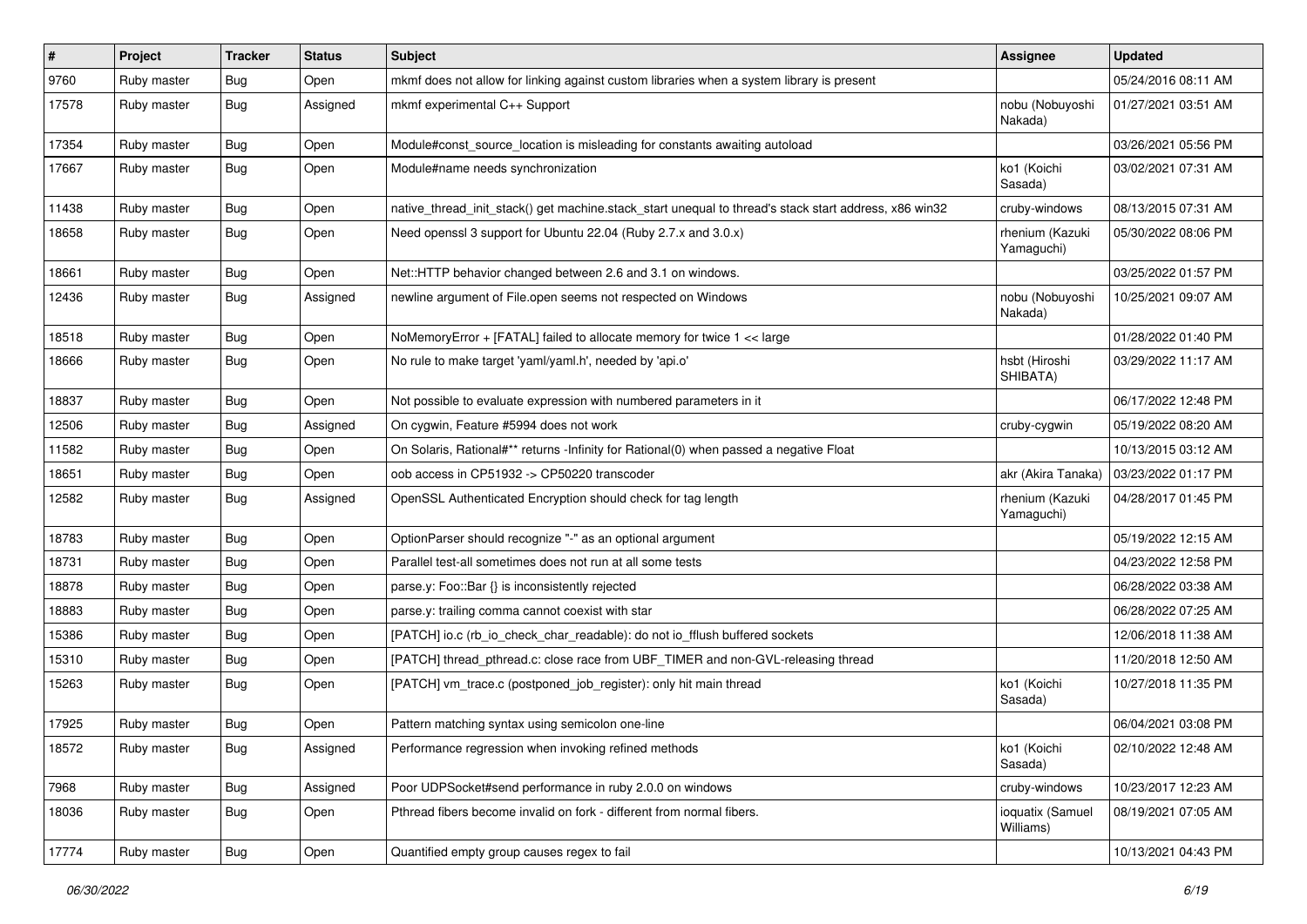| #     | Project     | <b>Tracker</b> | <b>Status</b> | Subject                                                                                 | <b>Assignee</b>        | <b>Updated</b>      |
|-------|-------------|----------------|---------------|-----------------------------------------------------------------------------------------|------------------------|---------------------|
| 17146 | Ruby master | <b>Bug</b>     | Open          | Queue operations are allowed after it is frozen                                         |                        | 10/20/2021 08:32 PM |
| 10128 | Ruby master | <b>Bug</b>     | Open          | Quoting problem for arguments of Kernel.system, Kernel.exec on Windows                  | cruby-windows          | 12/30/2019 03:00 AM |
| 18782 | Ruby master | <b>Bug</b>     | Open          | Race conditions in autoload when loading the same feature with multiple threads.        |                        | 05/18/2022 09:22 PM |
| 17180 | Ruby master | Bug            | Open          | Ractor and constant referencing                                                         |                        | 09/20/2020 05:43 PM |
| 17359 | Ruby master | <b>Bug</b>     | Open          | Ractor copy mode is not Ractor-safe                                                     | ko1 (Koichi<br>Sasada) | 12/02/2020 05:42 PM |
| 17677 | Ruby master | <b>Bug</b>     | Assigned      | Ractor crashes fork when blocking                                                       | ko1 (Koichi<br>Sasada) | 03/09/2021 12:42 AM |
| 18024 | Ruby master | <b>Bug</b>     | Assigned      | Ractor crashes when connections are closed in multiple Ractors                          | ko1 (Koichi<br>Sasada) | 12/14/2021 04:41 PM |
| 18119 | Ruby master | <b>Bug</b>     | Open          | Ractor crashes when instantiating classes                                               | ko1 (Koichi<br>Sasada) | 09/14/2021 01:42 AM |
| 17679 | Ruby master | <b>Bug</b>     | Assigned      | Ractor incoming channel can consume unlimited resources                                 | ko1 (Koichi<br>Sasada) | 03/26/2021 09:16 AM |
| 18129 | Ruby master | <b>Bug</b>     | Open          | Ractor-incompatible global variables can be accessed through alias                      |                        | 08/23/2021 10:08 PM |
| 17543 | Ruby master | <b>Bug</b>     | Open          | Ractor isolation broken by `self` in shareable proc                                     | ko1 (Koichi<br>Sasada) | 01/29/2021 03:06 PM |
| 17506 | Ruby master | Bug            | Open          | Ractor isolation broken by ThreadGroup                                                  |                        | 01/03/2021 08:05 PM |
| 17998 | Ruby master | Bug            | Assigned      | ractor: process hanging (with ractors initialized, but not being used)                  | ko1 (Koichi<br>Sasada) | 12/02/2021 08:17 PM |
| 17624 | Ruby master | Bug            | Open          | Ractor.receive is not thread-safe                                                       | ko1 (Koichi<br>Sasada) | 09/14/2021 01:40 AM |
| 17678 | Ruby master | <b>Bug</b>     | Assigned      | Ractors do not restart after fork                                                       | ko1 (Koichi<br>Sasada) | 03/09/2021 12:42 AM |
| 18816 | Ruby master | <b>Bug</b>     | Open          | Ractor segfaulting MacOS 12.4 (aarch64 / M1 processor)                                  |                        | 06/13/2022 01:46 PM |
| 18258 | Ruby master | Bug            | Open          | Ractor.shareable? can be slow and mutates internal object flags.                        | ko1 (Koichi<br>Sasada) | 10/21/2021 08:58 AM |
| 18760 | Ruby master | <b>Bug</b>     | Open          | Ractors vs "skynet" microbenchmark                                                      |                        | 05/02/2022 11:36 PM |
| 17826 | Ruby master | <b>Bug</b>     | Assigned      | Ractor#take hangs if used in multiple Threads                                           | ko1 (Koichi<br>Sasada) | 12/15/2021 01:30 PM |
| 18580 | Ruby master | <b>Bug</b>     | Open          | Range#include? inconsistency for beginless String ranges                                |                        | 03/09/2022 10:22 PM |
| 18473 | Ruby master | Bug            | Open          | Raw data in Socket::Option#inspect on Amazon Linux 2                                    |                        | 01/11/2022 02:13 PM |
| 18257 | Ruby master | <b>Bug</b>     | Open          | rb_mRubyVMFrozenCore is broken by GC run                                                |                        | 02/10/2022 12:36 PM |
| 18492 | Ruby master | Bug            | Open          | rb_rescue2` inside `rb_protect` segfaults on Windows                                    |                        | 01/14/2022 03:17 PM |
| 18472 | Ruby master | <b>Bug</b>     | Open          | rb_w32_map_errno is not found on Ruby-3.1.0                                             |                        | 01/13/2022 09:59 AM |
| 18456 | Ruby master | Bug            | Open          | rdoc non-determinism: module includes can be added once or twice to generated .ri       |                        | 01/01/2022 11:16 PM |
| 7859  | Ruby master | Bug            | Assigned      | Readline: Incorrect arrow key behavior in vi_editing_mode insert mode with Readline 6.2 | kouji (Kouji Takao)    | 12/25/2017 06:15 PM |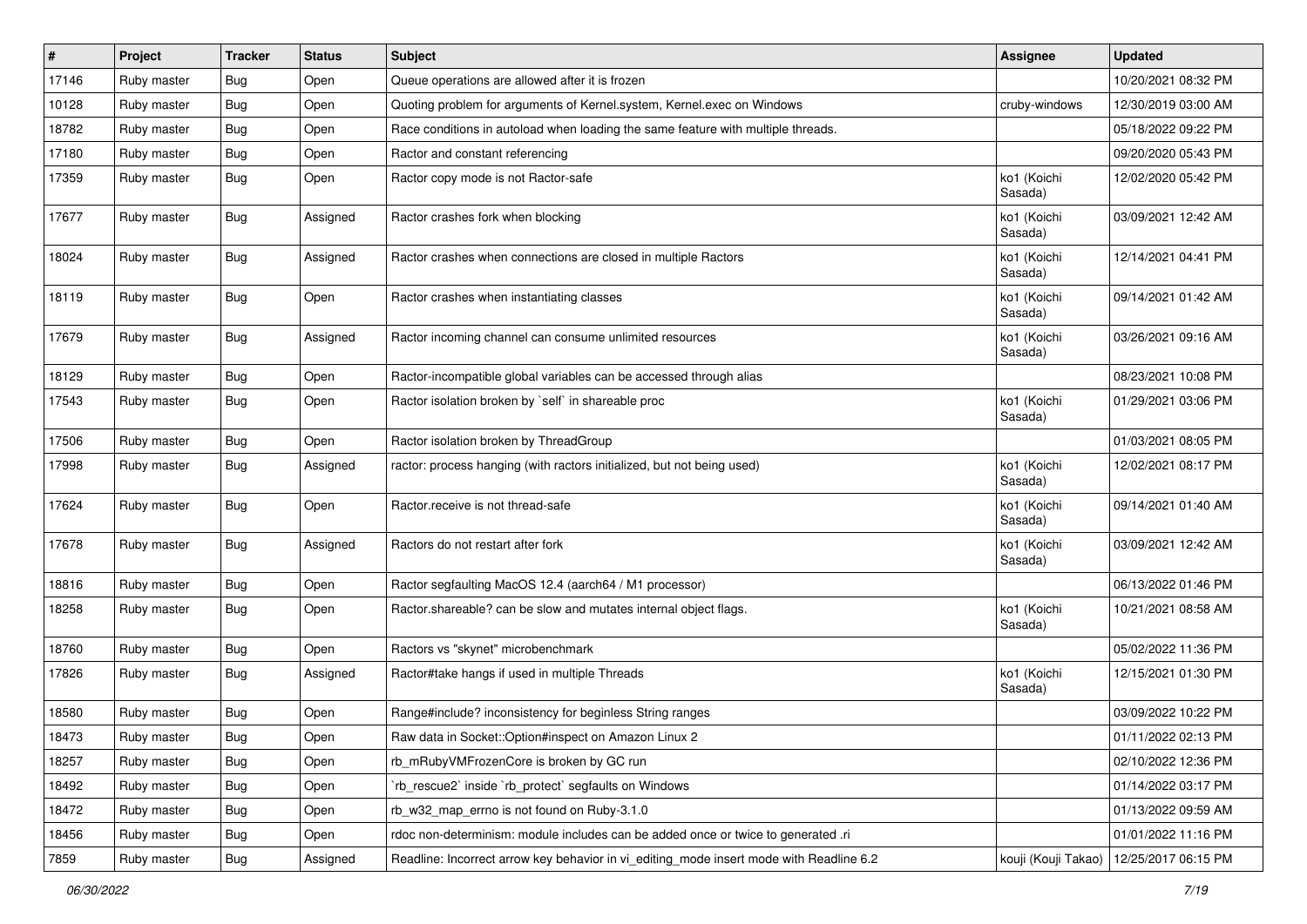| #     | Project     | <b>Tracker</b> | <b>Status</b> | <b>Subject</b>                                                                                                                                                      | Assignee                               | <b>Updated</b>      |
|-------|-------------|----------------|---------------|---------------------------------------------------------------------------------------------------------------------------------------------------------------------|----------------------------------------|---------------------|
| 15428 | Ruby master | <b>Bug</b>     | Open          | Refactor Proc#>> and #<<                                                                                                                                            |                                        | 08/20/2021 06:31 PM |
| 18799 | Ruby master | Bug            | Open          | Refinement#import_methods vs attr_reader                                                                                                                            |                                        | 05/25/2022 06:50 AM |
| 14083 | Ruby master | <b>Bug</b>     | Open          | Refinement in block calling incorrect method                                                                                                                        |                                        | 11/05/2017 07:36 PM |
| 11704 | Ruby master | <b>Bug</b>     | Assigned      | Refinements only get "used" once in loop                                                                                                                            | matz (Yukihiro<br>Matsumoto)           | 04/14/2016 02:45 AM |
| 14838 | Ruby master | Bug            | Open          | RegexpError with double "s" in look-behind assertion in case-insensitive unicode regexp                                                                             |                                        | 06/09/2018 04:04 PM |
| 14364 | Ruby master | Bug            | Open          | Regexp last match variable in procs                                                                                                                                 |                                        | 09/14/2018 05:28 AM |
| 16145 | Ruby master | <b>Bug</b>     | Open          | regexp match error if mixing /i, character classes, and utf8                                                                                                        |                                        | 09/06/2019 05:52 AM |
| 18686 | Ruby master | <b>Bug</b>     | Open          | Regexp supporting unexpected age properties in Ruby < 3.2                                                                                                           |                                        | 04/08/2022 06:52 PM |
| 18009 | Ruby master | <b>Bug</b>     | Open          | Regexps \w and \W with /i option and /u option produce inconsistent results under nested negation and<br>intersection                                               |                                        | 06/28/2021 09:09 AM |
| 8444  | Ruby master | Bug            | Open          | Regexp vars \$~ and friends are not thread local                                                                                                                    | ko1 (Koichi<br>Sasada)                 | 07/30/2019 07:38 AM |
| 13671 | Ruby master | <b>Bug</b>     | Assigned      | Regexp with lookbehind and case-insensitivity raises RegexpError only on strings with certain characters                                                            | duerst (Martin<br>Dürst)               | 11/30/2021 04:42 AM |
| 16776 | Ruby master | Bug            | Assigned      | Regression in coverage library                                                                                                                                      | ko1 (Koichi<br>Sasada)                 | 11/24/2021 07:26 AM |
| 18751 | Ruby master | Bug            | Open          | Regression on master for Method#== when comparing public with private method                                                                                        |                                        | 05/18/2022 01:27 AM |
| 18608 | Ruby master | <b>Bug</b>     | Open          | 'require': cannot load such file -- ripper (LoadError) after 'make distclean'                                                                                       |                                        | 05/27/2022 04:10 AM |
| 15993 | Ruby master | Bug            | Open          | require' doesn't work if there are Cyrillic chars in the path to Ruby dir                                                                                           |                                        | 07/09/2021 04:08 PM |
| 18355 | Ruby master | Bug            | Assigned      | require("pathname") within rack application chnages behaviors of Pathname methods, such as absolute?(),<br>when there are two versions of 'pathname' gem installed. | hsbt (Hiroshi<br>SHIBATA)              | 11/30/2021 08:01 AM |
| 13513 | Ruby master | <b>Bug</b>     | Assigned      | Resolv::DNS::Message.decode hangs after detecting truncation in UDP messages                                                                                        | akr (Akira Tanaka)                     | 03/08/2021 11:35 PM |
| 13864 | Ruby master | Bug            | Assigned      | Rinda multicast test failures due to missing default route                                                                                                          | seki (Masatoshi<br>Seki)               | 08/17/2021 07:16 AM |
| 17037 | Ruby master | Bug            | Open          | rounding of Rational#to_f                                                                                                                                           |                                        | 08/26/2020 03:54 AM |
| 9507  | Ruby master | <b>Bug</b>     | Open          | Ruby 2.1.0 is broken on ARMv5: tried to create Proc object without a block                                                                                          | charliesome<br>(Charlie<br>Somerville) | 01/05/2018 09:00 PM |
| 14387 | Ruby master | <b>Bug</b>     | Open          | Ruby 2.5 <sup>D</sup> Alpine Linux 000000000000 SystemStackError 00000                                                                                              |                                        | 04/21/2020 03:13 PM |
| 14418 | Ruby master | <b>Bug</b>     | Open          | ruby 2.5 slow regexp execution                                                                                                                                      |                                        | 12/29/2019 10:34 AM |
| 18457 | Ruby master | <b>Bug</b>     | Open          | ruby 2.7.5 fiddle/types.rb use uint32_t but fiddle/cparser.rb lacks uint32_t                                                                                        |                                        | 01/03/2022 01:00 PM |
| 17373 | Ruby master | <b>Bug</b>     | Open          | Ruby 3.0 is slower at Discourse bench than Ruby 2.7                                                                                                                 |                                        | 01/04/2021 06:47 AM |
| 17478 | Ruby master | <b>Bug</b>     | Assigned      | Ruby3.0 is slower than Ruby2.7.2 when parsing a large CSV file                                                                                                      | kou (Kouhei<br>Sutou)                  | 11/24/2021 05:12 AM |
| 18281 | Ruby master | Bug            | Open          | Ruby 3.1.0: gem uninstall -alx fails to uninstall debug                                                                                                             |                                        | 06/16/2022 01:08 AM |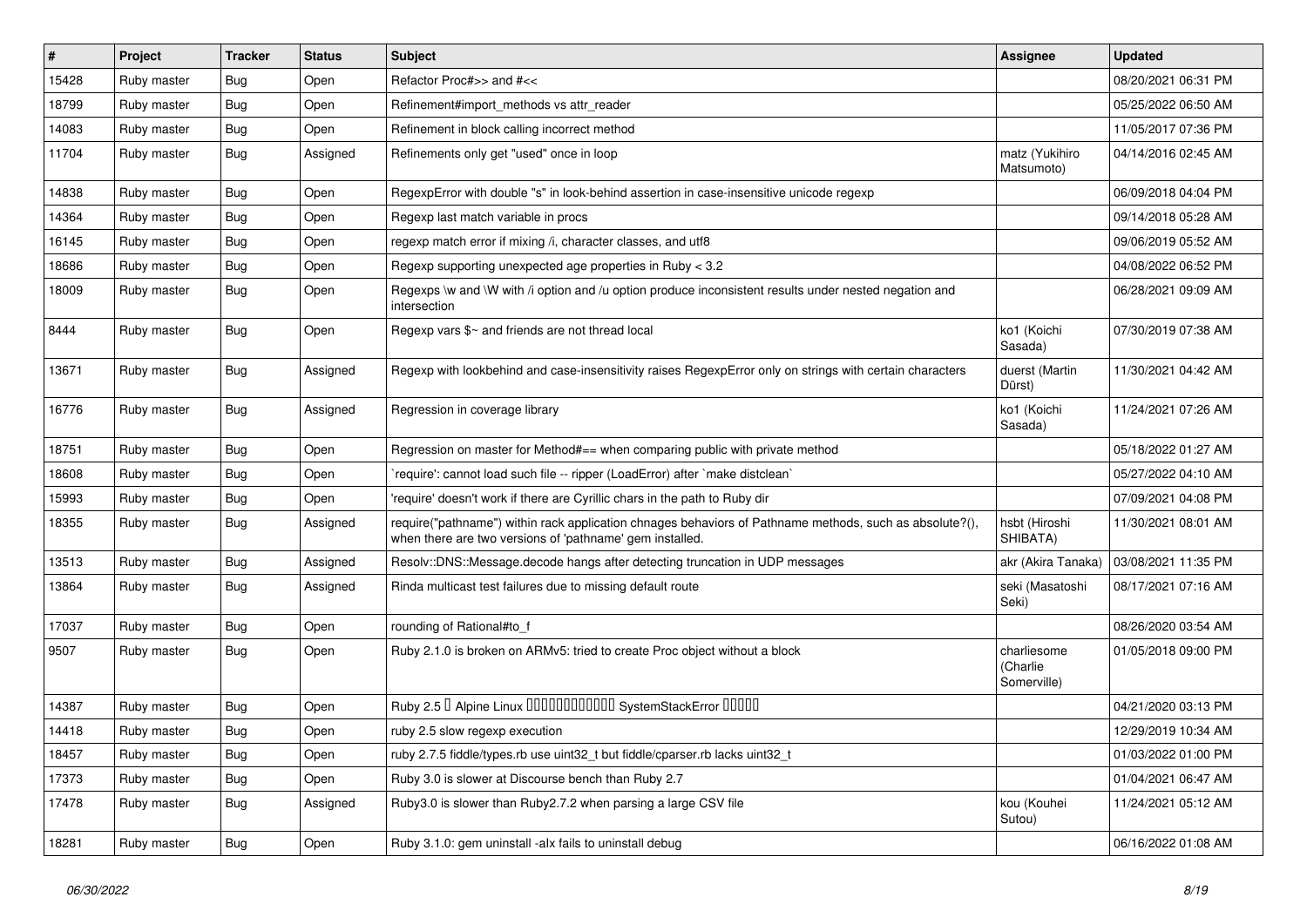| $\sharp$ | Project     | <b>Tracker</b> | <b>Status</b> | <b>Subject</b>                                                                               | Assignee                      | <b>Updated</b>      |
|----------|-------------|----------------|---------------|----------------------------------------------------------------------------------------------|-------------------------------|---------------------|
| 18337    | Ruby master | <b>Bug</b>     | Assigned      | Ruby allows zero-width characters in identifiers                                             | duerst (Martin<br>Dürst)      | 11/24/2021 09:13 AM |
| 10436    | Ruby master | <b>Bug</b>     | Open          | ruby -c and ripper inconsistency: m(&nil) {}                                                 |                               | 08/27/2019 12:08 AM |
| 14422    | Ruby master | <b>Bug</b>     | Open          | Ruby configuration options should not be reused for gem builds                               |                               | 03/05/2018 03:32 PM |
| 17142    | Ruby master | Bug            | Open          | Ruby fails to build in AIX                                                                   |                               | 03/20/2021 07:08 AM |
| 18758    | Ruby master | <b>Bug</b>     | Open          | Ruby fails to build on M1 Mac when x86 Homebrew is installed                                 |                               | 04/28/2022 03:19 PM |
| 18733    | Ruby master | <b>Bug</b>     | Open          | Ruby GC problems cause performance issue with Ractor                                         |                               | 04/15/2022 09:13 AM |
| 11269    | Ruby master | <b>Bug</b>     | Assigned      | ruby_init_setproctitle() should be called before require_libraries()                         | kosaki (Motohiro<br>KOSAKI)   | 06/17/2015 03:01 AM |
| 18464    | Ruby master | Bug            | Assigned      | RUBY_INTERNAL_EVENT_NEWOBJ tracepoint causes an interpreter crash when combined with Ractors | ko1 (Koichi<br>Sasada)        | 06/08/2022 08:25 AM |
| 16905    | Ruby master | Bug            | Open          | Ruby required to build Ruby on Haiku?                                                        |                               | 05/24/2020 08:08 AM |
| 16810    | Ruby master | Bug            | Open          | ruby segfaults on s390x with musl libc                                                       |                               | 03/05/2021 01:38 AM |
| 18842    | Ruby master | <b>Bug</b>     | Open          | Ruby's Resolv library does not handle correctly the `NODATA` case                            |                               | 06/19/2022 05:39 PM |
| 5317     | Ruby master | <b>Bug</b>     | Assigned      |                                                                                              | nobu (Nobuyoshi<br>Nakada)    | 01/05/2018 09:00 PM |
| 18002    | Ruby master | <b>Bug</b>     | Open          | s390x: Tests failing without LC_ALL env                                                      | jaruga (Jun Aruga)            | 07/12/2021 04:30 PM |
| 13571    | Ruby master | <b>Bug</b>     | Open          | Script arguments, encoding, windows / MinGW                                                  |                               | 11/12/2017 10:53 PM |
| 17799    | Ruby master | <b>Bug</b>     | Open          | Seg fault in rb_class_clear_method_cache                                                     |                               | 12/09/2021 05:39 AM |
| 18413    | Ruby master | Bug            | Open          | Segfault in `ripper/lexer.rb`                                                                |                               | 12/17/2021 04:49 PM |
| 18412    | Ruby master | Bug            | Open          | Segfault in test_ractor.rb                                                                   |                               | 12/17/2021 04:23 AM |
| 18034    | Ruby master | <b>Bug</b>     | Assigned      | Segmentation fault fiddle with `--enable-bundled-libffi` and macOS                           | kou (Kouhei<br>Sutou)         | 11/30/2021 07:39 AM |
| 5334     | Ruby master | Bug            | Assigned      | Segmentation fault in InternetExplorer IServiceProvider interface                            | suke (Masaki<br>Suketa)       | 12/30/2019 03:00 AM |
| 12444    | Ruby master | <b>Bug</b>     | Assigned      | Segmentation fault when running TestException#test_machine_stackoverflow on cygwin           | cruby-cygwin                  | 05/19/2022 08:20 AM |
| 16288    | Ruby master | <b>Bug</b>     | Open          | Segmentation fault with finalizers, threads                                                  |                               | 12/19/2019 07:46 PM |
| 18142    | Ruby master | Bug            | Assigned      | Segmentation fault with Ruby 3.0.2                                                           | k0kubun (Takashi<br>Kokubun)  | 09/02/2021 07:43 AM |
| 17196    | Ruby master | <b>Bug</b>     | Assigned      | Segmentation Fault with Socket#close in Ractors                                              | ko1 (Koichi<br>Sasada)        | 03/20/2022 01:52 PM |
| 18818    | Ruby master | <b>Bug</b>     | Open          | SEGV (Fiber scheduler?)                                                                      | ioquatix (Samuel<br>Williams) | 06/06/2022 06:31 PM |
| 14049    | Ruby master | <b>Bug</b>     | Open          | SEGV svn 60401 require_relative                                                              |                               | 10/26/2017 05:25 PM |
| 18186    | Ruby master | Bug            | Open          | SEGV with system command - MinGW?                                                            |                               | 09/22/2021 03:20 PM |
| 11230    | Ruby master | <b>Bug</b>     | Open          | Should rb struct s members() be public API?                                                  |                               | 04/17/2021 05:06 PM |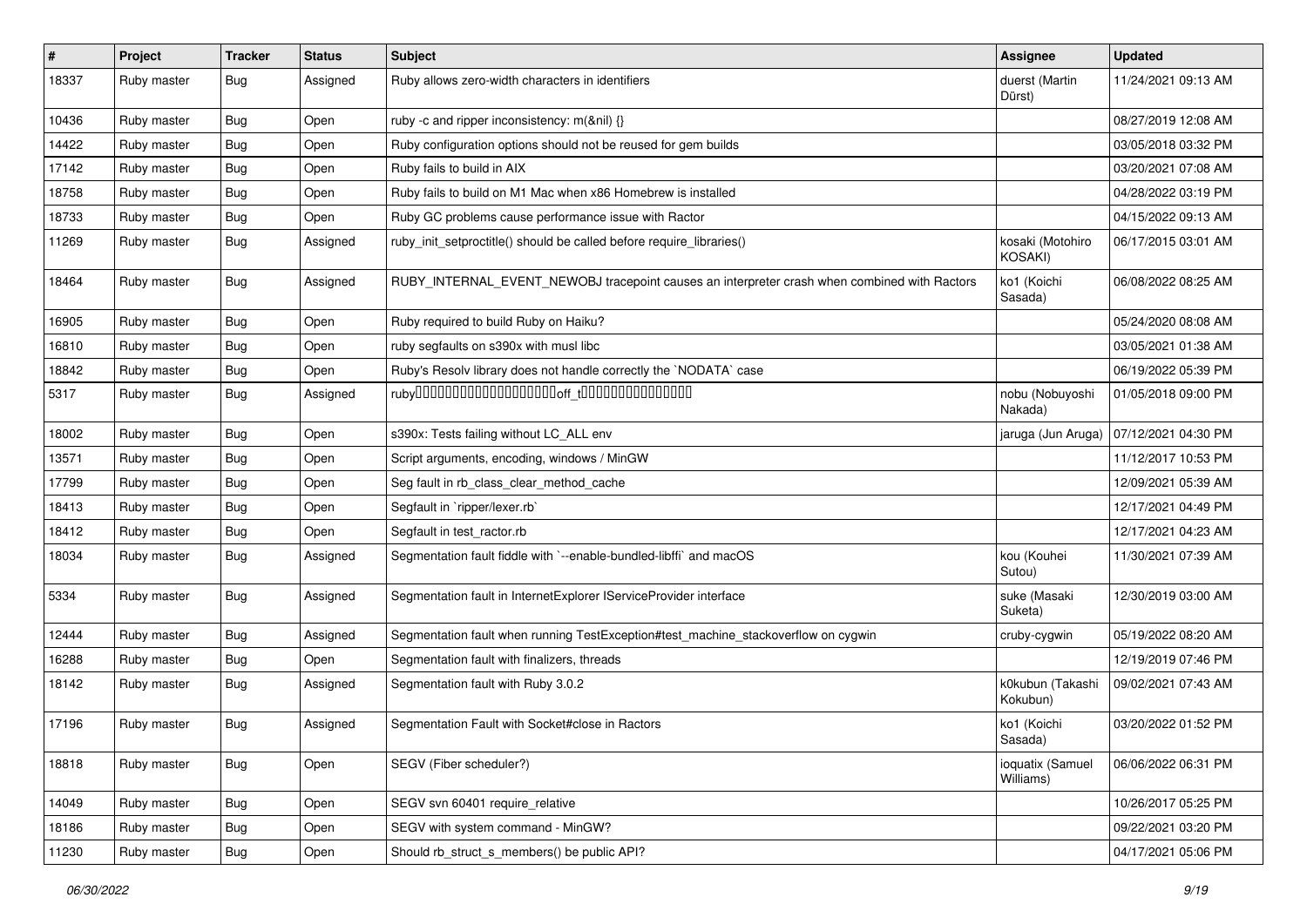| $\sharp$ | Project     | <b>Tracker</b> | <b>Status</b> | <b>Subject</b>                                                                                                                                        | Assignee                     | <b>Updated</b>      |
|----------|-------------|----------------|---------------|-------------------------------------------------------------------------------------------------------------------------------------------------------|------------------------------|---------------------|
| 11064    | Ruby master | <b>Bug</b>     | Open          | #singleton_methods for objects with special singleton_class returns an empty array                                                                    |                              | 01/31/2022 05:02 AM |
| 14474    | Ruby master | <b>Bug</b>     | Open          | skip "TestException#test_thread_signal_location" as known bug                                                                                         |                              | 12/10/2018 07:09 AM |
| 17995    | Ruby master | Bug            | Open          | Slow down when mjit and Ractor are being used at same time                                                                                            | k0kubun (Takashi<br>Kokubun) | 06/11/2022 04:02 AM |
| 18759    | Ruby master | <b>Bug</b>     | Open          | snapshot-ruby_2_7: test failure on macos-12                                                                                                           |                              | 04/28/2022 12:18 AM |
| 17926    | Ruby master | <b>Bug</b>     | Open          | spec/ruby/core/file/atime_spec.rb: a random failing test on Travis ppc64le                                                                            |                              | 06/02/2021 04:35 PM |
| 16158    | Ruby master | <b>Bug</b>     | Open          | "st" Character Sequence In Regex Look-Behind Causes Illegal Pattern Error When Combined With POSIX<br>Bracket Expressions And Case Insensitivity Flag |                              | 09/17/2019 09:37 AM |
| 14679    | Ruby master | Bug            | Assigned      | StdLib gems should properly specify their dependencies                                                                                                | hsbt (Hiroshi<br>SHIBATA)    | 04/11/2018 01:14 PM |
| 11526    | Ruby master | Bug            | Assigned      | Streaming HTTP requests are not idempotent and should not be retried                                                                                  | naruse (Yui<br>NARUSE)       | 07/01/2019 09:16 PM |
| 16497    | Ruby master | Bug            | Assigned      | StringIO#internal_encoding is broken (more severely in 2.7)                                                                                           | nobu (Nobuyoshi<br>Nakada)   | 10/26/2021 04:31 PM |
| 16927    | Ruby master | <b>Bug</b>     | Open          | String#tr won't return the expected result for some sign with diacritics                                                                              |                              | 06/01/2020 05:24 AM |
| 18886    | Ruby master | Bug            | Open          | Struct aref and aset don't trigger any tracepoints.                                                                                                   | ko1 (Koichi<br>Sasada)       | 06/29/2022 06:05 AM |
| 18826    | Ruby master | Bug            | Open          | Symbol#to_proc inconsistent, sometimes calls private methods                                                                                          |                              | 06/16/2022 07:27 AM |
| 18080    | Ruby master | Bug            | Open          | Syntax error on one-line pattern matching                                                                                                             |                              | 08/18/2021 12:38 AM |
| 7742     | Ruby master | <b>Bug</b>     | Open          | System encoding (Windows-1258) is not recognized by Ruby to convert back to UTF-8                                                                     | duerst (Martin<br>Dürst)     | 12/25/2017 06:15 PM |
| 4040     | Ruby master | Bug            | Assigned      | SystemStackError with Hash[*a] for Large _a_                                                                                                          | ko1 (Koichi<br>Sasada)       | 12/25/2017 06:14 PM |
| 14681    | Ruby master | Bug            | Open          | syswrite': stream closed in another thread (IOError)                                                                                                  |                              | 04/22/2018 12:12 AM |
| 17680    | Ruby master | <b>Bug</b>     | Open          | tab completion no longer works on irb3.0                                                                                                              |                              | 03/13/2021 08:06 AM |
| 18380    | Ruby master | Bug            | Open          | TestAddressResolve#test_socket_getnameinfo_domain_blocking test failures                                                                              |                              | 12/21/2021 04:22 PM |
| 14064    | Ruby master | Bug            | Open          | test-all with and without -j - incorrect assertions and missing test methods                                                                          |                              | 11/03/2017 10:54 PM |
| 12442    | Ruby master | <b>Bug</b>     | Assigned      | TestArgf#test textmode fails on cygwin                                                                                                                | cruby-cygwin                 | 05/19/2022 08:20 AM |
| 16492    | Ruby master | <b>Bug</b>     | Open          | TestBugReporter#test_bug_reporter_add test failures                                                                                                   | jaruga (Jun Aruga)           | 08/24/2021 01:12 PM |
| 12473    | Ruby master | <b>Bug</b>     | Assigned      | Test failure on fedora with TestTimeExtension#test_huge_precision                                                                                     | nobu (Nobuyoshi<br>Nakada)   | 04/28/2017 01:45 PM |
| 14090    | Ruby master | <b>Bug</b>     | Assigned      | TestGc#test_interrupt_in_finalizer` fails very rarely                                                                                                 | ko1 (Koichi<br>Sasada)       | 12/02/2021 07:24 PM |
| 12445    | Ruby master | <b>Bug</b>     | Assigned      | Testing TestIO#test open fifo does not block other threads results in deadlock on cygwin                                                              | cruby-cygwin                 | 05/19/2022 08:20 AM |
| 17999    | Ruby master | <b>Bug</b>     | Open          | TestMethod#test_zsuper intermittent timeout error on raspbian10-aarch64 CI                                                                            |                              | 06/18/2021 01:33 AM |
| 12500    | Ruby master | Bug            | Open          | TestProcess#test aspawn too long path fails on mips with "argument too big"                                                                           |                              | 12/29/2019 10:38 AM |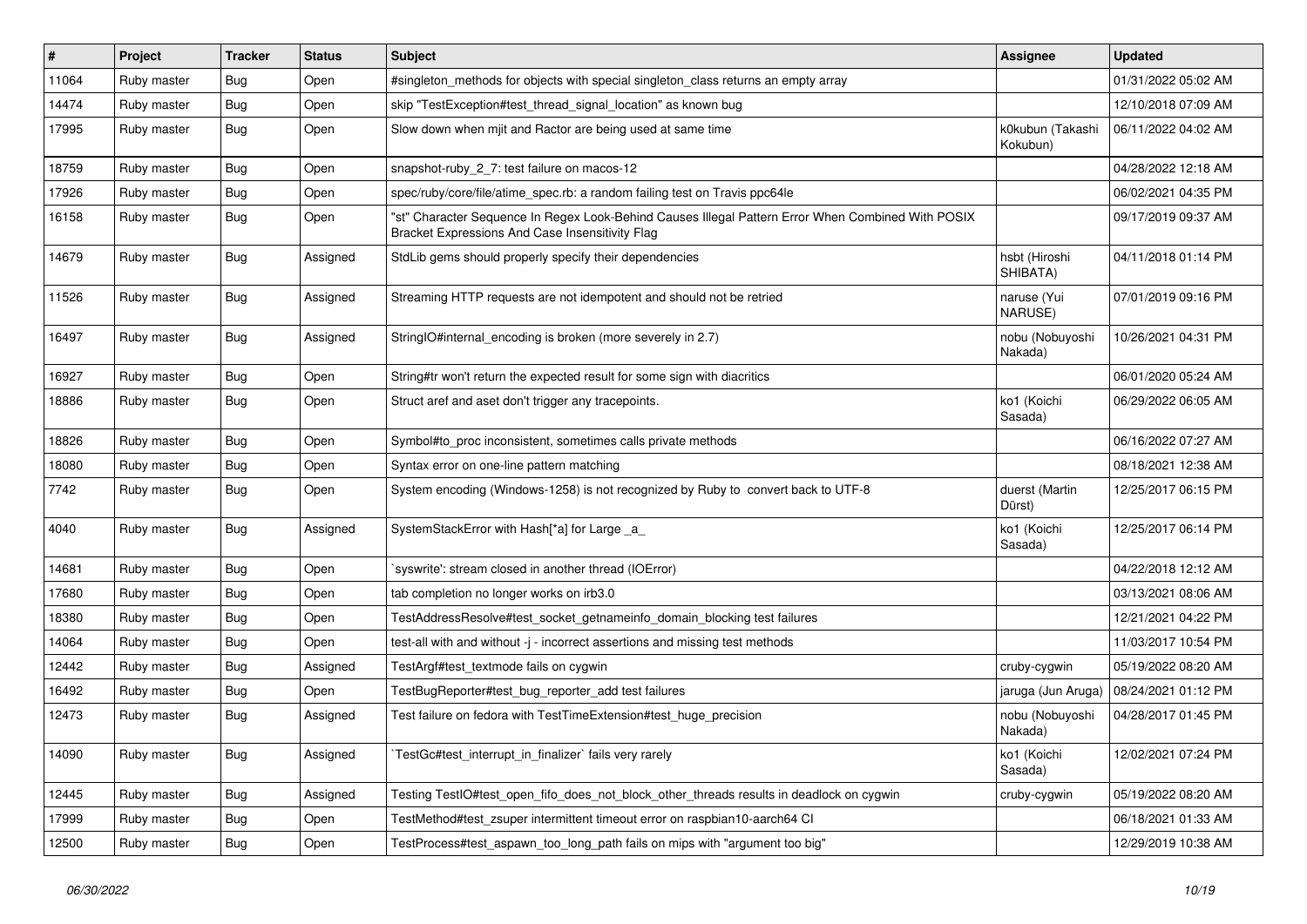| $\sharp$ | Project     | <b>Tracker</b> | <b>Status</b> | <b>Subject</b>                                                                                                 | Assignee                     | <b>Updated</b>      |
|----------|-------------|----------------|---------------|----------------------------------------------------------------------------------------------------------------|------------------------------|---------------------|
| 10580    | Ruby master | <b>Bug</b>     | Open          | TestProcess#test_deadlock_by_signal_at_forking fails on ARM                                                    | akr (Akira Tanaka)           | 12/30/2019 03:00 AM |
| 4173     | Ruby master | Bug            | Open          | TestProcess#test_wait_and_sigchild DDDDDDDD                                                                    |                              | 03/15/2018 08:29 AM |
| 14727    | Ruby master | Bug            | Assigned      | TestQueue#test_queue_with_trap always timeout on Windows10                                                     | ko1 (Koichi<br>Sasada)       | 05/01/2018 02:59 AM |
| 18393    | Ruby master | Bug            | Open          | TestReadline#test_interrupt_in_other_thread fails on armv7hl                                                   |                              | 12/07/2021 02:03 PM |
| 13269    | Ruby master | <b>Bug</b>     | Assigned      | test/readline/test readline.rb and mingw                                                                       | nobu (Nobuyoshi<br>Nakada)   | 03/13/2017 08:56 AM |
| 18073    | Ruby master | <b>Bug</b>     | Open          | test/ruby/test_jit.rb: "error: invalid use of '_builtin_va_arg_pack ()" on Ruby 2.7.4 on gcc 4.8.5             |                              | 12/03/2021 03:04 PM |
| 16265    | Ruby master | <b>Bug</b>     | Open          | Test (spec) failure using current MSYS2 tools, related to -fstack-protector and possibly<br>D_FORTIFY_SOURCE=2 |                              | 12/03/2019 03:09 PM |
| 16493    | Ruby master | Bug            | Open          | TestThreadQueue#test_thr_kill is flaky on AArch64                                                              |                              | 01/09/2020 09:39 AM |
| 14761    | Ruby master | <b>Bug</b>     | Open          | TestThread#test_join_limits hangs up on Solaris 10 with gcc                                                    |                              | 05/16/2018 05:23 AM |
| 16920    | Ruby master | Bug            | Open          | TestThread#test_signal_at_join fails on aarch64                                                                |                              | 12/07/2021 02:17 PM |
| 18763    | Ruby master | <b>Bug</b>     | Open          | The configure option "--with-openssl-dir" has lower precedence than pkg-config                                 |                              | 05/11/2022 11:39 AM |
| 18797    | Ruby master | <b>Bug</b>     | Open          | Third argument to Regexp.new is a bit broken                                                                   |                              | 05/23/2022 10:11 AM |
| 15072    | Ruby master | <b>Bug</b>     | Open          | thread.c:4356:5: error: implicit declaration of function 'ubf_list_atfork'                                     | normalperson<br>(Eric Wong)  | 09/20/2018 03:32 AM |
| 8185     | Ruby master | Bug            | Open          | Thread/fork issue                                                                                              |                              | 12/30/2019 03:00 AM |
| 12689    | Ruby master | Bug            | Open          | Thread isolation of $\gamma$ and $\gamma$                                                                      |                              | 04/01/2021 08:51 PM |
| 15438    | Ruby master | Bug            | Open          | Threads can't switch faster than TIME_QUANTUM_(NSEC USEC MSEC)                                                 |                              | 03/25/2019 08:53 PM |
| 11174    | Ruby master | Bug            | Open          | threads memory leak                                                                                            | ko1 (Koichi<br>Sasada)       | 06/17/2019 03:17 PM |
| 18144    | Ruby master | Bug            | Open          | Timeout not working while regular expression match is running                                                  |                              | 09/02/2021 07:08 AM |
| 17289    | Ruby master | Bug            | Assigned      | Time#strftime occurs Segmentation Fault on ruby-2.7.2p137                                                      | shyouhei<br>(Shyouhei Urabe) | 11/05/2020 07:57 AM |
| 18132    | Ruby master | Bug            | Open          | TODO: fix ccan/list thread safety                                                                              |                              | 01/02/2022 08:22 AM |
| 18269    | Ruby master | <b>Bug</b>     | Open          | trace_opt_not and trace_opt_regexpmatch2 insns are indistinguishable                                           |                              | 11/12/2021 07:44 AM |
| 7976     | Ruby master | Bug            | Assigned      | TracePoint call is at call point, not call site                                                                | ko1 (Koichi<br>Sasada)       | 01/05/2018 09:00 PM |
| 6351     | Ruby master | Bug            | Assigned      | transcode table generator does not support multi characters of Unicode                                         | duerst (Martin<br>Dürst)     | 12/25/2017 06:15 PM |
| 18444    | Ruby master | <b>Bug</b>     | Open          | Trapped TSTP causes a locking deadlock in 3.0.3 onward                                                         |                              | 05/26/2022 10:29 PM |
| 12725    | Ruby master | <b>Bug</b>     | Assigned      | Trying to use ./miniruby before it exists                                                                      | nobu (Nobuyoshi<br>Nakada)   | 04/28/2017 01:45 PM |
| 14582    | Ruby master | <b>Bug</b>     | Open          | Unable to use `method entry` and `method return` tracing probes since 2.5                                      |                              | 06/18/2021 06:08 PM |
| 18013    | Ruby master | Bug            | Open          | Unexpected results when mxiing negated character classes and case-folding                                      |                              | 06/29/2021 12:05 PM |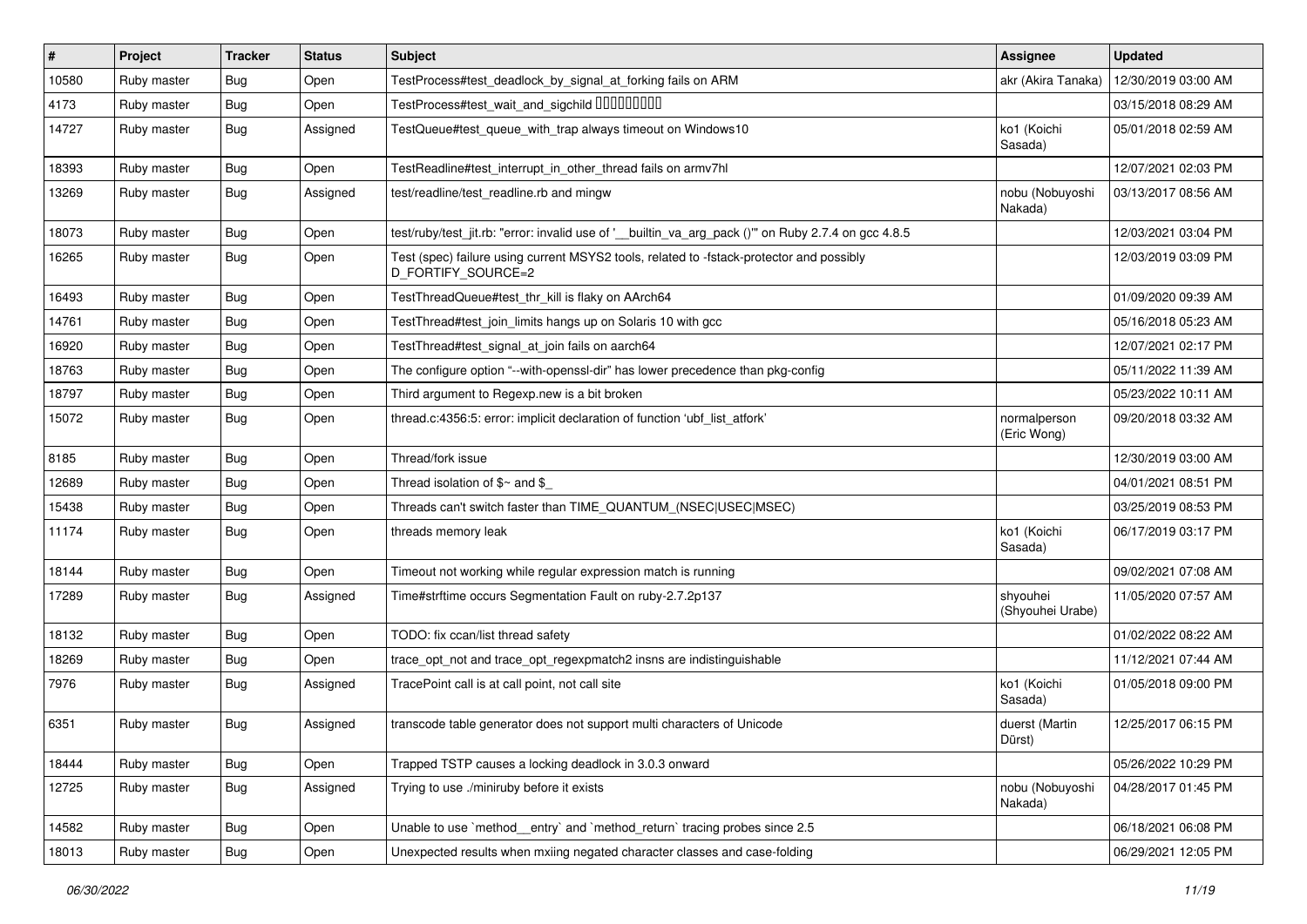| $\#$  | Project     | <b>Tracker</b> | <b>Status</b> | <b>Subject</b>                                                                                                                    | <b>Assignee</b>                        | <b>Updated</b>      |
|-------|-------------|----------------|---------------|-----------------------------------------------------------------------------------------------------------------------------------|----------------------------------------|---------------------|
| 18510 | Ruby master | Bug            | Open          | Unexpected waiting for console when starting ruby on windows                                                                      |                                        | 01/23/2022 02:53 PM |
| 18286 | Ruby master | <b>Bug</b>     | Open          | Universal arm64/x86_84 binary built on an x86_64 machine segfaults/is killed on arm64                                             |                                        | 05/26/2022 09:45 PM |
| 17420 | Ruby master | Bug            | Open          | Unsafe mutation of \$" when doing non-RubyGems require in Ractor                                                                  | ko1 (Koichi<br>Sasada)                 | 01/07/2021 01:23 PM |
| 12852 | Ruby master | Bug            | Open          | URI.parse can't handle non-ascii URIs                                                                                             | akira (akira<br>yamada)                | 12/12/2016 06:39 PM |
| 18740 | Ruby master | Bug            | Open          | Use of rightward assignment changes line number needed for line-targeted TracePoint                                               |                                        | 04/27/2022 09:56 AM |
| 18795 | Ruby master | Bug            | Open          | Verbose GC debug output with -DRGENGC_DEBUG=5 causes a crash                                                                      |                                        | 06/08/2022 08:24 AM |
| 7840  | Ruby master | <b>Bug</b>     | Open          | -Wdeclaration-after-statement is valid for C/ObjC but not for C++                                                                 | nobu (Nobuyoshi<br>Nakada)             | 06/02/2020 04:41 PM |
| 16959 | Ruby master | <b>Bug</b>     | Open          | Weakmap has specs and third-party usage despite being a private API                                                               |                                        | 06/13/2020 08:54 PM |
| 18247 | Ruby master | Bug            | Open          | weird results for `Array#slice` or `Array#[]` with argument of type `Enumerator::ArithmeticSequence`                              |                                        | 03/30/2022 11:05 PM |
| 17617 | Ruby master | Bug            | Open          | When a Ractor's incoming port is closed, Ractor receive if does not raise Ractor::ClosedError, but instead<br>blocks indefinitely | ko1 (Koichi<br>Sasada)                 | 09/14/2021 01:40 AM |
| 15764 | Ruby master | <b>Bug</b>     | Open          | Whitespace and control characters should not be permitted in tokens                                                               | matz (Yukihiro<br>Matsumoto)           | 04/22/2019 07:48 AM |
| 14640 | Ruby master | Bug            | Open          | [win32] File.realpath treats a relative path with a drive letter as an absolute path.                                             | cruby-windows                          | 12/10/2018 07:09 AM |
| 12040 | Ruby master | Bug            | Assigned      | [Win32] File.stat fails on a mounted volume                                                                                       | cruby-windows                          | 02/01/2016 08:13 AM |
| 15550 | Ruby master | <b>Bug</b>     | Assigned      | Windows - gem bin files - can't run from bash shell                                                                               | hsbt (Hiroshi<br>SHIBATA)              | 03/20/2019 01:05 AM |
| 18359 | Ruby master | Bug            | Open          | [Windows MinGW] warning Please include winsock2.h before windows.h                                                                |                                        | 11/23/2021 05:07 PM |
| 18737 | Ruby master | <b>Bug</b>     | Open          | Windows 'require' is case independent                                                                                             |                                        | 04/22/2022 06:18 PM |
| 13644 | Ruby master | <b>Bug</b>     | Open          | Windows - Setting Time.now                                                                                                        |                                        | 06/11/2017 03:43 AM |
| 15247 | Ruby master | Bug            | Open          | Windows - TEMP folder, non 8.3 & drive, fails & errors in test-all (ruby & rdoc)                                                  |                                        | 10/23/2018 05:02 PM |
| 18794 | Ruby master | <b>Bug</b>     | Open          | Windows ucrt - intermittent SEGV TestObjSpace#test_reachable_objects_during_iteration                                             |                                        | 05/20/2022 05:19 PM |
| 7964  | Ruby master | Bug            | Assigned      | Writing an ASCII-8BIT String to a StringIO created from a UTF-8 String                                                            | nobu (Nobuyoshi<br>Nakada)             | 01/05/2018 09:00 PM |
| 18454 | Ruby master | <b>Bug</b>     | Open          | YJIT slowing down key Discourse benchmarks                                                                                        |                                        | 01/04/2022 08:45 AM |
| 15166 | Ruby master | Feature        | Assigned      | 2.5 times faster implementation than current gcd implmentation                                                                    | watson1978<br>(Shizuo Fujita)          | 04/26/2019 09:12 PM |
| 18332 | Ruby master | Feature        | Open          | a ? b                                                                                                                             |                                        | 12/29/2021 04:38 AM |
| 12272 | Ruby master | Feature        | Open          | Accepting HTML entity name in string literal                                                                                      |                                        | 04/13/2016 05:16 AM |
| 12247 | Ruby master | Feature        | Open          | accept multiple arguments at Array#delete                                                                                         |                                        | 04/04/2016 10:16 PM |
| 9347  | Ruby master | Feature        | Open          | Accept non callable argument to detect                                                                                            | marcandre<br>(Marc-Andre<br>Lafortune) | 01/05/2018 09:00 PM |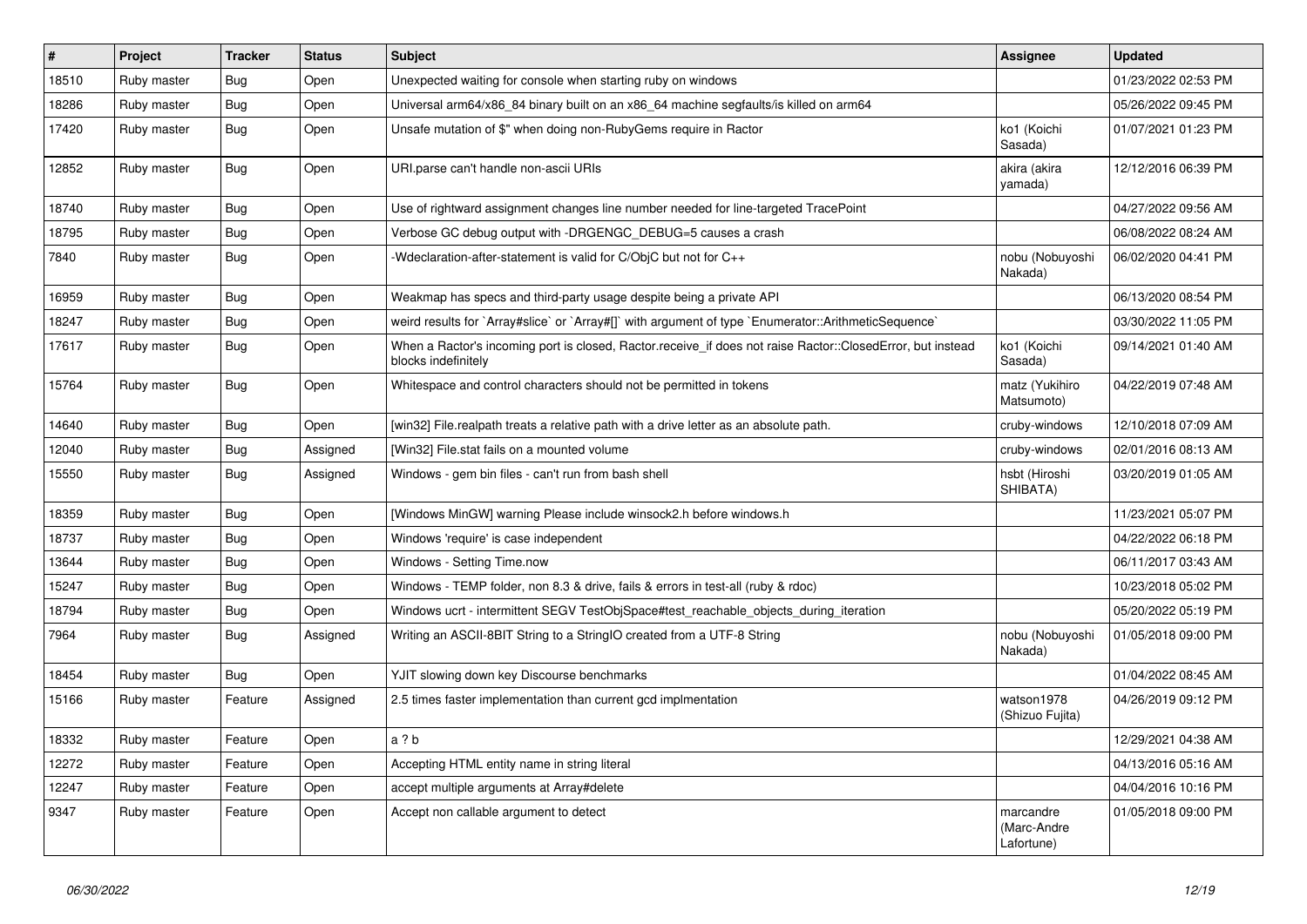| $\#$  | Project     | <b>Tracker</b> | <b>Status</b> | <b>Subject</b>                                                                                                                              | Assignee                     | <b>Updated</b>      |
|-------|-------------|----------------|---------------|---------------------------------------------------------------------------------------------------------------------------------------------|------------------------------|---------------------|
| 16381 | Ruby master | Feature        | Open          | Accept resolv timeout in Net::HTTP                                                                                                          |                              | 11/29/2019 04:38 PM |
| 9992  | Ruby master | Feature        | Open          | Access Modifiers (Internal Interfaces)                                                                                                      |                              | 12/18/2017 03:04 PM |
| 12867 | Ruby master | Feature        | Open          | Add ability to check validity of a URL                                                                                                      |                              | 12/23/2021 11:43 PM |
| 18812 | Ruby master | Feature        | Open          | Add ability to trace exit locations for YJIT                                                                                                |                              | 06/01/2022 02:42 PM |
| 17834 | Ruby master | Feature        | Open          | Add a Bytes and BytesArray class that implement memoryview                                                                                  |                              | 05/06/2021 02:22 PM |
| 18168 | Ruby master | Feature        | Open          | Add ActiveSupport deep transform values to Ruby                                                                                             |                              | 09/15/2021 05:29 AM |
| 8042  | Ruby master | Feature        | Assigned      | Add Addrinfo#socket to create a socket that is not connected or bound                                                                       | matz (Yukihiro<br>Matsumoto) | 12/25/2017 06:15 PM |
| 17155 | Ruby master | Feature        | Open          | Add a Diggable mixin                                                                                                                        |                              | 09/05/2020 02:08 PM |
| 14758 | Ruby master | Feature        | Open          | Add a first-class support for isolated bounded packages / modules / contexts                                                                |                              | 05/18/2018 09:13 AM |
| 17942 | Ruby master | Feature        | Open          | Add a `initialize(public @a, private @b)` shortcut syntax for defining public/private accessors for instance<br>vars as part of constructor |                              | 12/13/2021 12:43 AM |
| 9185  | Ruby master | Feature        | Open          | Add alias_class_method or class_alias functionality                                                                                         |                              | 01/05/2018 09:00 PM |
| 15541 | Ruby master | Feature        | Open          | Add alias symbolize_keys for symbolize_names kwarg for JSON.parse                                                                           |                              | 01/15/2020 07:00 PM |
| 11181 | Ruby master | Feature        | Open          | Add a line directive to Ruby                                                                                                                | matz (Yukihiro<br>Matsumoto) | 01/26/2016 02:04 AM |
| 7704  | Ruby master | Feature        | Open          | Add a list of enabled (experimental) language features.                                                                                     | matz (Yukihiro<br>Matsumoto) | 12/25/2017 06:15 PM |
| 15446 | Ruby master | Feature        | Open          | Add a method `String#each_match` to the Ruby core                                                                                           |                              | 02/06/2019 08:00 AM |
| 13395 | Ruby master | Feature        | Open          | Add a method to check for not nil                                                                                                           |                              | 09/30/2017 12:53 PM |
| 6682  | Ruby master | Feature        | Assigned      | Add a method to return an instance attached by a singleton class                                                                            | shyouhei<br>(Shyouhei Urabe) | 12/25/2017 06:15 PM |
| 16761 | Ruby master | Feature        | Open          | Add an API to move the entire heap, as to make testing GC.compact compatibility easier                                                      |                              | 05/07/2020 04:03 PM |
| 16665 | Ruby master | Feature        | Open          | Add an Array#except index method                                                                                                            |                              | 03/15/2020 03:37 PM |
| 18762 | Ruby master | Feature        | Open          | Add an Array#undigits that compliments Integer#digits                                                                                       |                              | 05/03/2022 08:08 PM |
| 13820 | Ruby master | Feature        | Open          | Add a nil coalescing operator                                                                                                               |                              | 03/16/2021 03:34 PM |
| 6973  | Ruby master | Feature        | Assigned      | Add an #integral? method to Numeric to test for whole-number values                                                                         | mrkn (Kenta<br>Murata)       | 12/25/2017 06:15 PM |
| 16946 | Ruby master | Feature        | Open          | Add an `intersperse` method                                                                                                                 |                              | 06/11/2020 01:47 AM |
| 18275 | Ruby master | Feature        | Open          | Add an option to define_method to not capture the surrounding environment                                                                   | ko1 (Koichi<br>Sasada)       | 12/03/2021 02:34 PM |
| 6309  | Ruby master | Feature        | Assigned      | Add a reference queue for weak references                                                                                                   | matz (Yukihiro<br>Matsumoto) | 08/23/2020 09:07 PM |
| 16913 | Ruby master | Feature        | Open          | Add `ARGF#each io`                                                                                                                          |                              | 05/25/2020 11:33 PM |
| 8626  | Ruby master | Feature        | Open          | Add a Set coercion method to the standard lib: Set (possible set)                                                                           |                              | 12/23/2021 11:43 PM |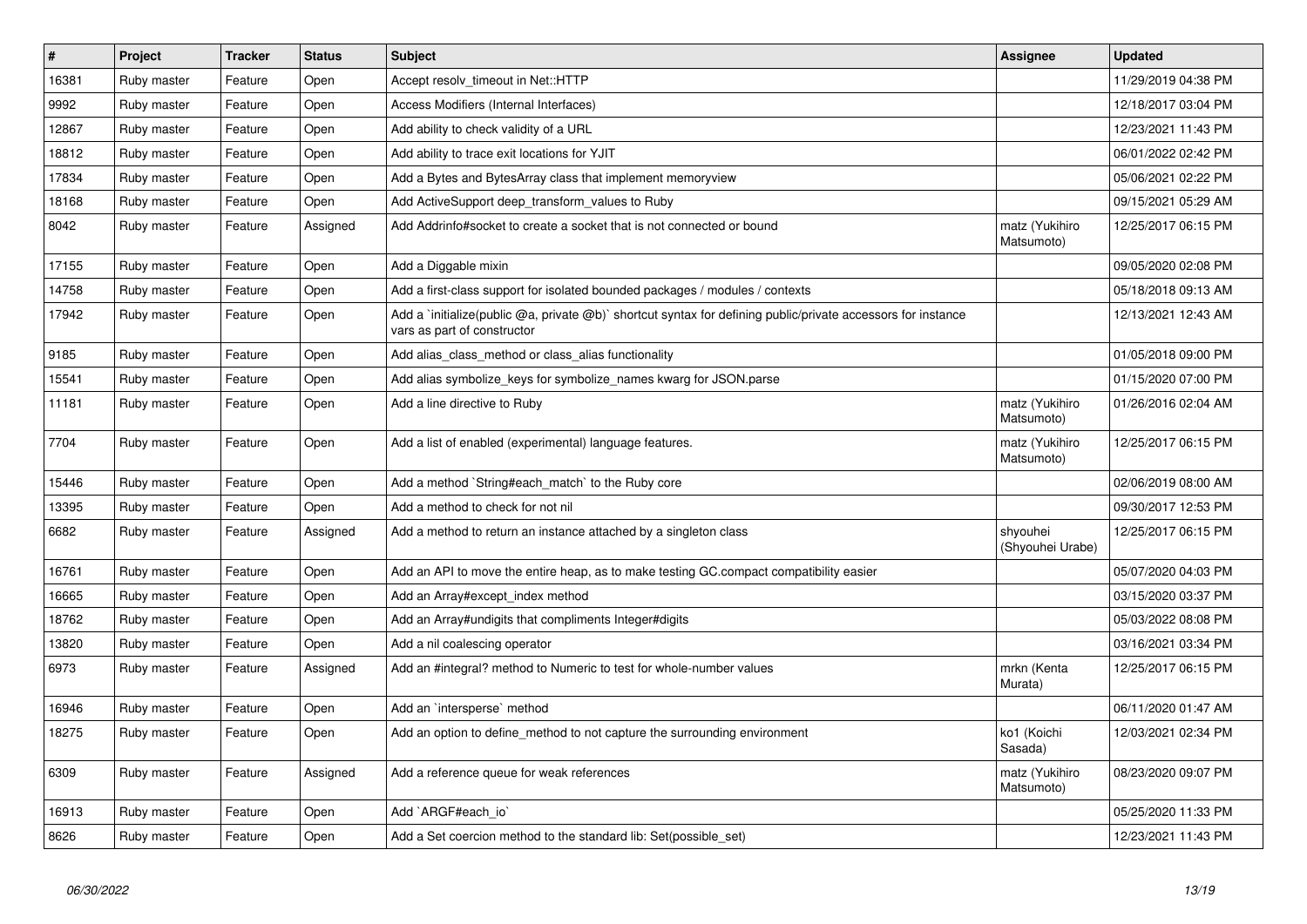| $\vert$ # | Project     | <b>Tracker</b> | <b>Status</b> | <b>Subject</b>                                                                       | Assignee                     | <b>Updated</b>      |
|-----------|-------------|----------------|---------------|--------------------------------------------------------------------------------------|------------------------------|---------------------|
| 16012     | Ruby master | Feature        | Assigned      | Add a (small) test-install suite?                                                    | hsbt (Hiroshi<br>SHIBATA)    | 07/30/2019 08:13 AM |
| 18004     | Ruby master | Feature        | Open          | Add Async to the stdlib                                                              |                              | 11/26/2021 06:01 AM |
| 16244     | Ruby master | Feature        | Open          | Add a Time#before? and Time#after? method                                            |                              | 12/15/2019 12:59 AM |
| 18228     | Ruby master | Feature        | Open          | Add a 'timeout' option to 'IO.copy_stream'                                           |                              | 10/01/2021 05:10 AM |
| 18594     | Ruby master | Feature        | Open          | Add a #to h method on URI::Generic                                                   |                              | 03/31/2022 01:18 PM |
| 12455     | Ruby master | Feature        | Open          | Add a way for class String to determine whether it has only numbers / digits or not  |                              | 07/20/2016 03:13 AM |
| 16018     | Ruby master | Feature        | Open          | Add a way to deprecate methods                                                       |                              | 09/02/2019 06:24 AM |
| 15222     | Ruby master | Feature        | Open          | Add a way to distinguish between Struct classes with and without keyword initializer |                              | 10/11/2018 01:16 PM |
| 12244     | Ruby master | Feature        | Open          | Add a way to 'integer - integer % num'                                               | matz (Yukihiro<br>Matsumoto) | 05/17/2016 06:05 AM |
| 16150     | Ruby master | Feature        | Open          | Add a way to request a frozen string from to_s                                       |                              | 06/03/2022 04:42 PM |
| 11148     | Ruby master | Feature        | Open          | Add a way to require files, but not raise an exception when the file isn't found     |                              | 05/13/2015 05:57 PM |
| 18593     | Ruby master | Feature        | Open          | Add back URI.escape                                                                  |                              | 02/18/2022 07:45 PM |
| 12802     | Ruby master | Feature        | Open          | Add BLAKE2 support to Digest                                                         |                              | 09/02/2019 05:58 AM |
| 14066     | Ruby master | Feature        | Assigned      | Add CAA DNS RR on Resolv                                                             | akr (Akira Tanaka)           | 11/10/2017 06:50 AM |
| 16282     | Ruby master | Feature        | Open          | Add "call data" wrapper IMEMO object so inline cache can be updated                  |                              | 10/29/2019 12:13 AM |
| 11373     | Ruby master | Feature        | Open          | Add command line option to query valid values for --dump                             |                              | 07/27/2021 11:09 AM |
| 13263     | Ruby master | Feature        | Open          | Add companion integer nth-root method to recent Integer#isgrt                        |                              | 04/05/2017 12:49 AM |
| 15393     | Ruby master | Feature        | Open          | Add compilation flags to freeze Array and Hash literals                              |                              | 01/15/2019 12:15 AM |
| 17496     | Ruby master | Feature        | Open          | Add constant Math::TAU                                                               |                              | 01/13/2021 05:47 AM |
| 18146     | Ruby master | Feature        | Open          | Add `delete_prefix` and `delete_suffix` to `Pathname`                                |                              | 09/03/2021 04:59 AM |
| 14618     | Ruby master | Feature        | Open          | Add display width method to String for CLI                                           |                              | 03/21/2018 04:00 AM |
| 16937     | Ruby master | Feature        | Assigned      | Add DNS over HTTP to Resolv                                                          | akr (Akira Tanaka)           | 12/10/2020 09:15 AM |
| 15590     | Ruby master | Feature        | Open          | Add dups to Array to find duplicates                                                 |                              | 02/08/2019 10:00 AM |
| 11577     | Ruby master | Feature        | Open          | Add encodeURIComponent compatible API for URI                                        |                              | 10/09/2015 01:40 PM |
| 14077     | Ruby master | Feature        | Open          | Add Encoding::FILESYSTEM and Encoding::LOCALE constants                              |                              | 11/03/2017 09:31 PM |
| 5970      | Ruby master | Feature        | Assigned      | Add Enumerable#join with same semantics as Array#join                                | matz (Yukihiro<br>Matsumoto) | 12/25/2017 06:15 PM |
| 14399     | Ruby master | Feature        | Open          | Add Enumerable#product                                                               |                              | 08/11/2019 09:34 PM |
| 14593     | Ruby master | Feature        | Open          | Add `Enumerator#concat`                                                              |                              | 03/08/2018 09:15 PM |
| 16833     | Ruby master | Feature        | Open          | Add Enumerator#empty?                                                                |                              | 05/06/2020 07:55 PM |
| 18438     | Ruby master | Feature        | Open          | Add `Exception#additional_message` to show additional error information              |                              | 02/07/2022 02:55 AM |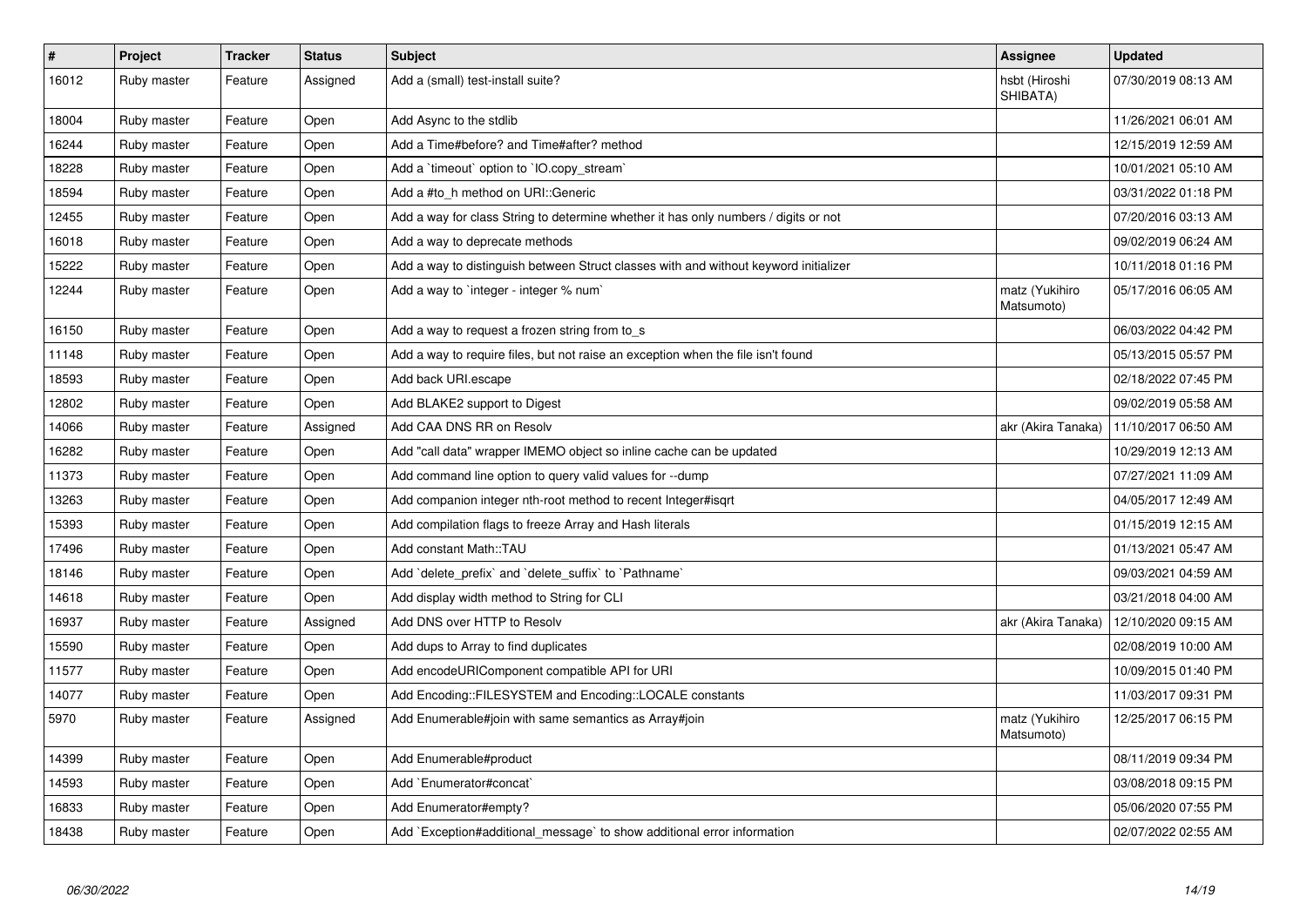| #     | Project     | <b>Tracker</b> | <b>Status</b> | <b>Subject</b>                                                                             | <b>Assignee</b>                      | <b>Updated</b>      |
|-------|-------------|----------------|---------------|--------------------------------------------------------------------------------------------|--------------------------------------|---------------------|
| 8960  | Ruby master | Feature        | Assigned      | Add Exception#backtrace_locations                                                          | ko1 (Koichi<br>Sasada)               | 11/25/2016 02:15 PM |
| 18564 | Ruby master | Feature        | Open          | Add Exception#detailed_message                                                             | mame (Yusuke<br>Endoh)               | 02/01/2022 08:06 PM |
| 13696 | Ruby master | Feature        | Open          | Add exchange and noreplace options to File.rename                                          | Glass_saga<br>(Masaki<br>Matsushita) | 12/01/2017 04:34 PM |
| 14092 | Ruby master | Feature        | Open          | Add extension key argument to Tempfile                                                     |                                      | 11/08/2017 06:47 PM |
| 13893 | Ruby master | Feature        | Open          | Add Fiber#[] and Fiber#[]= and restore Thread#[] and Thread#[]= to their original behavior |                                      | 08/14/2020 01:48 AM |
| 11583 | Ruby master | Feature        | Open          | Add File#unlink                                                                            |                                      | 10/12/2015 05:40 AM |
| 17165 | Ruby master | Feature        | Open          | Add `filter` and `flatten` keywords to `Enumerable#map`                                    |                                      | 09/13/2020 09:41 AM |
| 16929 | Ruby master | Feature        | Open          | Add GC.start(compact: true)                                                                |                                      | 06/01/2020 03:42 PM |
| 13924 | Ruby master | Feature        | Open          | Add headings/hints to RubyVM::InstructionSequence#disasm                                   |                                      | 09/20/2017 01:40 PM |
| 9556  | Ruby master | Feature        | Open          | Add HTTP#get block functionality to HTTP.get                                               |                                      | 02/23/2014 05:53 AM |
| 10481 | Ruby master | Feature        | Assigned      | Add "if" and "unless" clauses to rescue statements                                         | matz (Yukihiro<br>Matsumoto)         | 01/18/2015 02:46 PM |
| 7362  | Ruby master | Feature        | Assigned      | Adding Pathname#start_with?                                                                | akr (Akira Tanaka)                   | 12/25/2017 06:15 PM |
| 14476 | Ruby master | Feature        | Assigned      | Adding same_all? for checking whether all items in an Array are same                       | mrkn (Kenta<br>Murata)               | 08/28/2020 01:10 PM |
| 14404 | Ruby master | Feature        | Open          | Adding writev support to IO#write_nonblock                                                 |                                      | 01/29/2018 12:29 AM |
| 10489 | Ruby master | Feature        | Open          | Add inherit method for clearer and multiple inheritance                                    | matz (Yukihiro<br>Matsumoto)         | 12/10/2020 08:53 AM |
| 18835 | Ruby master | Feature        | Open          | Add InstructionSequence#type method                                                        |                                      | 06/16/2022 10:30 PM |
| 17830 | Ruby master | Feature        | Open          | Add Integer#previous and Integer#prev                                                      | matz (Yukihiro<br>Matsumoto)         | 04/27/2021 11:35 PM |
| 16245 | Ruby master | Feature        | Open          | Add interfaces to count and measure size all IMEMO objects                                 |                                      | 10/17/2019 09:16 PM |
| 16757 | Ruby master | Feature        | Open          | Add intersection to Range                                                                  |                                      | 01/22/2022 07:26 AM |
| 17833 | Ruby master | Feature        | Open          | add IO.readinto(b) where b is a bytes like object that is you can get a memoryview from    |                                      | 06/30/2021 02:36 PM |
| 17326 | Ruby master | Feature        | Open          | Add Kernel#must! to the standard library                                                   |                                      | 06/22/2022 04:10 PM |
| 11597 | Ruby master | Feature        | Open          | Add Linux-specific setfsuid(2)/setfsgid(2)                                                 |                                      | 10/15/2015 10:08 PM |
| 16231 | Ruby master | Feature        | Open          | Add #location to Net::HTTPResponse                                                         |                                      | 10/06/2019 11:14 PM |
| 14122 | Ruby master | Feature        | Open          | Add LogicError                                                                             |                                      | 06/17/2019 11:47 PM |
| 18179 | Ruby master | Feature        | Open          | Add Math methods to Numeric                                                                |                                      | 03/24/2022 02:54 PM |
| 16899 | Ruby master | Feature        | Open          | Add method `Array#both_end`                                                                |                                      | 05/18/2020 01:44 AM |
| 7876  | Ruby master | Feature        | Open          | Add method for accessing Class from within Singleton Class                                 | matz (Yukihiro<br>Matsumoto)         | 12/25/2017 06:15 PM |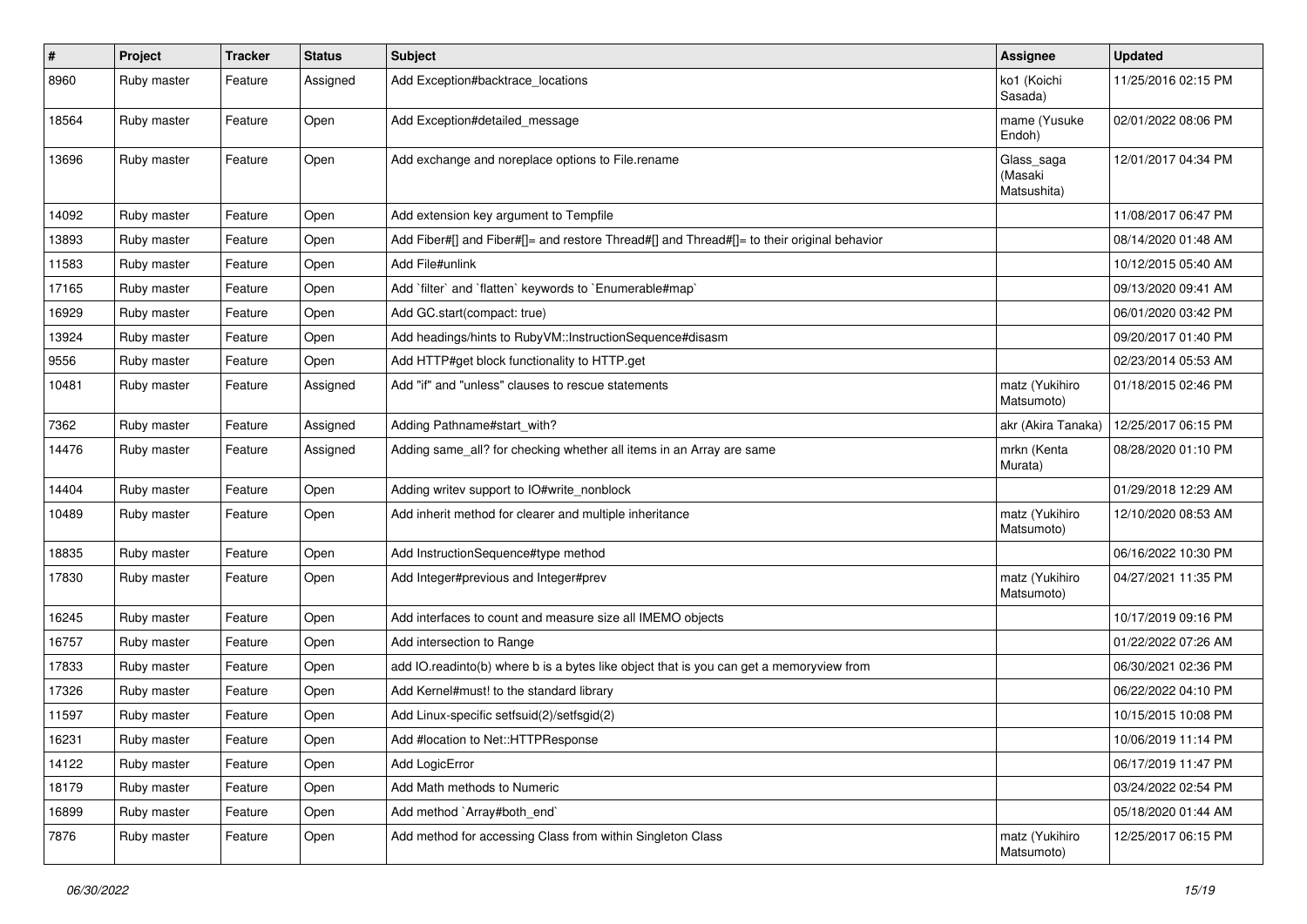| $\sharp$ | Project     | <b>Tracker</b> | <b>Status</b> | Subject                                                                                                                                | <b>Assignee</b>                        | <b>Updated</b>      |
|----------|-------------|----------------|---------------|----------------------------------------------------------------------------------------------------------------------------------------|----------------------------------------|---------------------|
| 4818     | Ruby master | Feature        | Assigned      | Add method marshalable?                                                                                                                | matz (Yukihiro<br>Matsumoto)           | 12/25/2017 06:15 PM |
| 8994     | Ruby master | Feature        | Open          | add methods for Float to get if an NaN is quiet or not, also add class methods for Float to "generate" an quiet<br>NaN and an loud NaN |                                        | 10/21/2019 10:38 PM |
| 15571    | Ruby master | Feature        | Open          | Add methods: iroot, root, and roots                                                                                                    |                                        | 01/30/2019 06:17 PM |
| 14771    | Ruby master | Feature        | Open          | Add method to create DNS resource from data string                                                                                     |                                        | 05/17/2018 10:43 PM |
| 9779     | Ruby master | Feature        | Open          | Add Module#descendents                                                                                                                 |                                        | 01/05/2018 09:00 PM |
| 17753    | Ruby master | Feature        | Open          | Add Module#namespace                                                                                                                   |                                        | 04/17/2021 08:04 AM |
| 8275     | Ruby master | Feature        | Open          | Add Module#public_const_get                                                                                                            |                                        | 12/23/2021 11:43 PM |
| 18418    | Ruby master | Feature        | Open          | Add Net::HTTP#security_level=                                                                                                          |                                        | 12/19/2021 11:58 AM |
| 18675    | Ruby master | Feature        | Open          | Add new exception class for resolv timeouts                                                                                            |                                        | 04/01/2022 11:22 PM |
| 17406    | Ruby master | Feature        | Open          | Add `NoMatchingPatternError#depth`                                                                                                     |                                        | 12/19/2020 03:18 PM |
| 18809    | Ruby master | Feature        | Open          | Add Numeric#ceildiv                                                                                                                    |                                        | 06/21/2022 06:21 PM |
| 9585     | Ruby master | Feature        | Open          | Add Object#in? to make ruby easier to read                                                                                             |                                        | 03/15/2014 04:49 PM |
| 8751     | Ruby master | Feature        | Open          | Add offsets to method#source_location                                                                                                  |                                        | 12/23/2021 11:43 PM |
| 8576     | Ruby master | Feature        | Assigned      | Add optimized method type for constant value methods                                                                                   | ko1 (Koichi<br>Sasada)                 | 12/25/2017 06:15 PM |
| 6842     | Ruby master | Feature        | Assigned      | Add Optional Arguments to String#strip                                                                                                 | matz (Yukihiro<br>Matsumoto)           | 08/24/2016 05:50 AM |
| 7654     | Ruby master | Feature        | Open          | Add optional code block to IO::readlines                                                                                               | matz (Yukihiro<br>Matsumoto)           | 12/25/2017 06:15 PM |
| 15815    | Ruby master | Feature        | Open          | Add option to raise NoMethodError for OpenStruct                                                                                       | marcandre<br>(Marc-Andre<br>Lafortune) | 09/28/2020 02:11 AM |
| 5461     | Ruby master | Feature        | Assigned      | Add pipelining to Net::HTTP                                                                                                            | naruse (Yui<br>NARUSE)                 | 12/25/2017 06:15 PM |
| 13765    | Ruby master | Feature        | Open          | Add Proc#bind                                                                                                                          |                                        | 07/26/2017 01:31 PM |
| 18774    | Ruby master | Feature        | Open          | Add Queue#pop(timeout:)                                                                                                                |                                        | 05/20/2022 12:27 AM |
| 13933    | Ruby master | Feature        | Open          | Add Range#empty?                                                                                                                       |                                        | 10/25/2017 09:19 AM |
| 11917    | Ruby master | Feature        | Open          | Add Range#length as an alias for size                                                                                                  |                                        | 01/30/2016 07:01 AM |
| 14777    | Ruby master | Feature        | Open          | Add Range#offset ?                                                                                                                     |                                        | 05/19/2018 03:50 PM |
| 18515    | Ruby master | Feature        | Open          | Add Range#reverse each implementation for performance                                                                                  |                                        | 01/31/2022 02:23 AM |
| 7883     | Ruby master | Feature        | Open          | Add Regex#to_proc                                                                                                                      | matz (Yukihiro<br>Matsumoto)           | 12/25/2017 06:15 PM |
| 15217    | Ruby master | Feature        | Open          | Add Resolv.current_resolver                                                                                                            |                                        | 10/08/2018 11:18 PM |
| 11312    | Ruby master | Feature        | Open          | Add Resolv::DNS::Resource::IN::SPF                                                                                                     | akr (Akira Tanaka)                     | 07/01/2015 03:26 AM |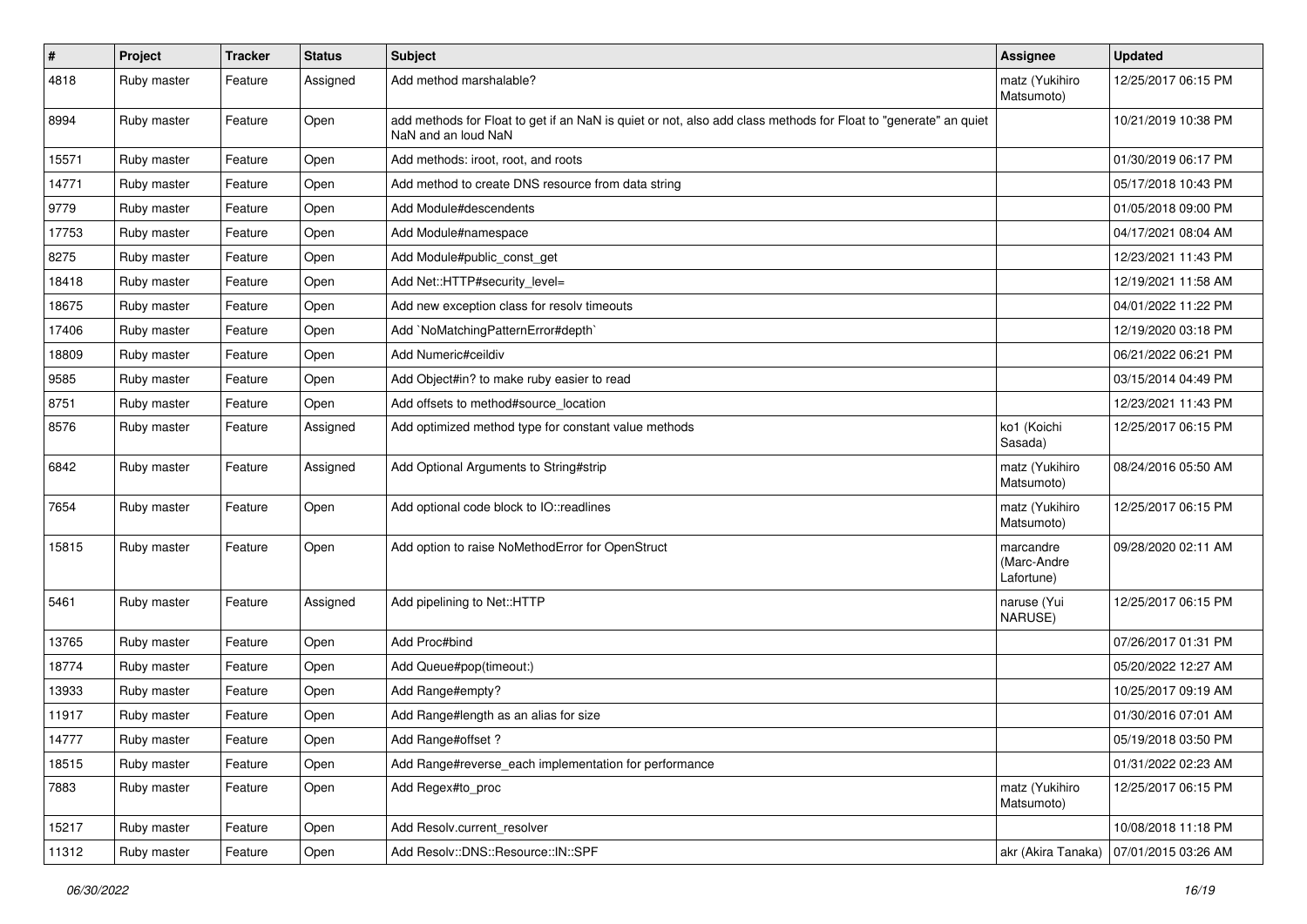| $\sharp$ | Project     | <b>Tracker</b> | <b>Status</b> | Subject                                                                                  | Assignee                     | <b>Updated</b>      |
|----------|-------------|----------------|---------------|------------------------------------------------------------------------------------------|------------------------------|---------------------|
| 17134    | Ruby master | Feature        | Open          | Add resolv_timeout to TCPSocket                                                          |                              | 12/10/2020 09:09 AM |
| 13639    | Ruby master | Feature        | Open          | Add "RTMIN" and "RTMAX" to Signal.list                                                   |                              | 08/31/2017 09:06 AM |
| 14833    | Ruby master | Feature        | Open          | Add Ruby VM:: AST:: Node#pretty_print                                                    |                              | 06/07/2018 02:56 PM |
| 17375    | Ruby master | Feature        | Open          | Add scheduler callbacks for transferring fibers                                          |                              | 12/07/2020 11:31 PM |
| 17208    | Ruby master | Feature        | Open          | Add `Set#compact` and `Set#compact!` methods                                             |                              | 11/05/2020 10:44 AM |
| 17325    | Ruby master | Feature        | Open          | Adds Fiber#cancel, which forces a Fiber to break/return                                  |                              | 11/19/2020 12:34 AM |
| 14114    | Ruby master | Feature        | Open          | Add #step for Array, Enumerable, Enumerator                                              |                              | 06/24/2019 05:00 PM |
| 14033    | Ruby master | Feature        | Open          | Add String#append                                                                        |                              | 08/08/2018 03:01 AM |
| 14919    | Ruby master | Feature        | Open          | Add String#byteinsert                                                                    |                              | 07/18/2018 01:29 PM |
| 13626    | Ruby master | Feature        | Open          | Add String#byteslice!                                                                    |                              | 07/03/2018 11:07 PM |
| 9043     | Ruby master | Feature        | Open          | Add String#f method as shortcut for #freeze                                              | matz (Yukihiro<br>Matsumoto) | 01/05/2018 09:00 PM |
| 10574    | Ruby master | Feature        | Open          | Add String#Ichomp and String.Ichomp!                                                     | matz (Yukihiro<br>Matsumoto) | 12/15/2014 04:34 PM |
| 10869    | Ruby master | Feature        | Open          | Add support for option to pre-compile Ruby files                                         |                              | 02/23/2015 11:08 AM |
| 15560    | Ruby master | Feature        | Open          | Add support for read/write offsets.                                                      |                              | 01/26/2019 11:03 AM |
| 12115    | Ruby master | Feature        | Open          | Add Symbol#call to allow to_proc shorthand with arguments                                |                              | 11/16/2018 09:49 AM |
| 5478     | Ruby master | Feature        | Open          | Add syntax to import Set into core                                                       |                              | 09/02/2020 12:24 PM |
| 5945     | Ruby master | Feature        | Assigned      | Add the ability to mark a at_exit as process-local.                                      | matz (Yukihiro<br>Matsumoto) | 10/10/2018 08:29 AM |
| 16425    | Ruby master | Feature        | Open          | Add Thread#dig                                                                           |                              | 12/17/2019 12:15 AM |
| 8640     | Ruby master | Feature        | Open          | Add Time#elapsed to return nanoseconds since creation                                    |                              | 12/23/2021 11:43 PM |
| 10829    | Ruby master | Feature        | Open          | Add to_proc method to the Array class                                                    |                              | 12/23/2021 11:43 PM |
| 16137    | Ruby master | Feature        | Open          | Add $==$ to UnboundMethod                                                                |                              | 09/07/2019 11:05 AM |
| 8967     | Ruby master | Feature        | Open          | add uninclude and unextend method                                                        |                              | 09/30/2013 02:18 PM |
| 9887     | Ruby master | Feature        | Open          | Add uninclude please                                                                     |                              | 05/31/2014 01:33 PM |
| 9929     | Ruby master | Feature        | Open          | add with_default method to Hash                                                          |                              | 06/11/2014 12:08 AM |
| 15456    | Ruby master | Feature        | Open          | Adopt some kind of consistent versioning mechanism                                       |                              | 02/07/2019 06:26 PM |
| 11660    | Ruby master | Feature        | Open          | a falsy value (similar to js undefined) that facilitates forwarding of default arguments |                              | 11/05/2019 07:33 PM |
| 15036    | Ruby master | Feature        | Open          | after upgrade when run apt upgrade metasploit                                            |                              | 12/23/2021 11:43 PM |
| 15804    | Ruby master | Feature        | Open          | A generic method to resolve the indexing on a sequence                                   |                              | 04/28/2019 12:54 PM |
| 7614     | Ruby master | Feature        | Open          | alias accessor                                                                           | matz (Yukihiro<br>Matsumoto) | 12/25/2017 06:15 PM |
| 8016     | Ruby master | Feature        | Assigned      | Alias _FILE_ and _LINE_ as methods                                                       | matz (Yukihiro<br>Matsumoto) | 12/25/2017 06:15 PM |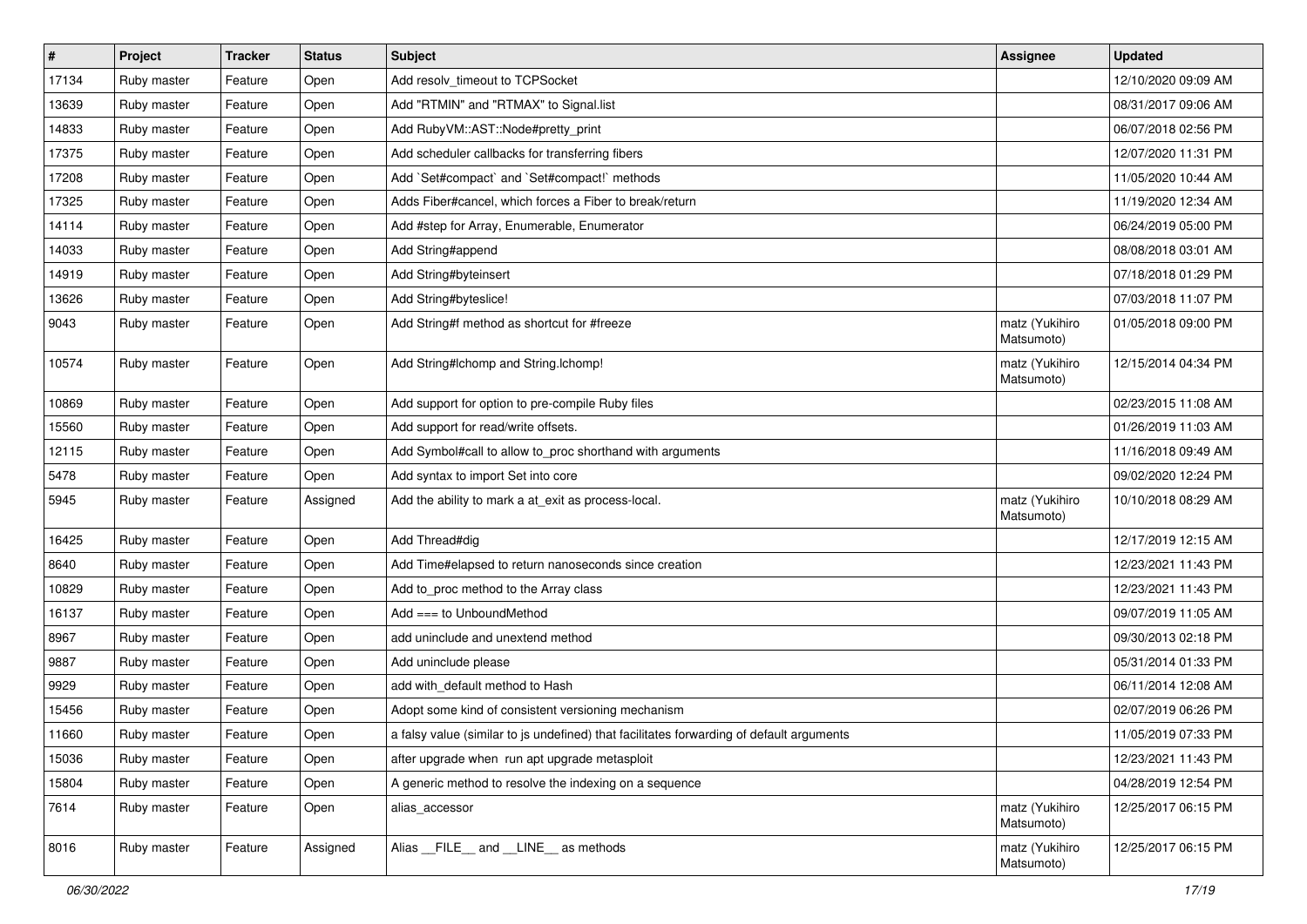| $\vert$ # | Project     | <b>Tracker</b> | <b>Status</b> | <b>Subject</b>                                                                                    | <b>Assignee</b>                      | <b>Updated</b>      |
|-----------|-------------|----------------|---------------|---------------------------------------------------------------------------------------------------|--------------------------------------|---------------------|
| 16781     | Ruby master | Feature        | Open          | alias :fold :reduce                                                                               |                                      | 05/16/2020 08:28 AM |
| 12145     | Ruby master | Feature        | Open          | Aliashood between 'size' and 'length' is not consistent                                           |                                      | 06/27/2019 10:02 PM |
| 17773     | Ruby master | Feature        | Open          | Alias `Numeric#zero?` and `Float#zero?` as `Numeric#empty?` and `Float#empty?`                    |                                      | 04/02/2021 03:39 PM |
| 9784      | Ruby master | Feature        | Open          | Alias URI#merge to URI#join                                                                       |                                      | 04/29/2014 05:42 AM |
| 17356     | Ruby master | Feature        | Open          | Alignment of memory allocated through Fiddle struct's malloc                                      |                                      | 12/02/2020 11:06 AM |
| 18559     | Ruby master | Feature        | Open          | Allocation tracing: Objects created by the parser are attributed to Kernel.require                |                                      | 06/28/2022 12:21 PM |
| 17279     | Ruby master | Feature        | Open          | Allow a negative step in Range#step with a block                                                  | matz (Yukihiro<br>Matsumoto)         | 10/22/2020 02:23 AM |
| 13890     | Ruby master | Feature        | Open          | Allow a regexp as an argument to 'count', to count more interesting things than single characters |                                      | 12/30/2017 04:37 AM |
| 5582      | Ruby master | Feature        | Assigned      | Allow clone of singleton methods on a BasicObject                                                 | matz (Yukihiro<br>Matsumoto)         | 12/25/2017 06:15 PM |
| 14463     | Ruby master | Feature        | Open          | Allow comments to precede dots in member expressions                                              |                                      | 12/23/2021 11:43 PM |
| 12968     | Ruby master | Feature        | Open          | Allow default value via block for Integer(), Float() and Rational()                               |                                      | 06/28/2017 05:53 PM |
| 6452      | Ruby master | Feature        | Assigned      | Allow extend to override class methods                                                            | matz (Yukihiro<br>Matsumoto)         | 12/10/2020 08:53 AM |
| 13821     | Ruby master | Feature        | Assigned      | Allow fibers to be resumed across threads                                                         | ko1 (Koichi<br>Sasada)               | 02/15/2019 10:09 AM |
| 7436      | Ruby master | Feature        | Assigned      | Allow for a "granularity" flag for backtrace locations                                            | matz (Yukihiro<br>Matsumoto)         | 12/25/2017 06:15 PM |
| 16739     | Ruby master | Feature        | Open          | Allow Hash#keys and Hash#values to accept a block for filtering output                            |                                      | 07/10/2020 04:09 PM |
| 10404     | Ruby master | Feature        | Open          | Allow individual finalizers to be removed with ObjectSpace.undefine_finalizer                     | matz (Yukihiro<br>Matsumoto)         | 10/20/2014 08:14 AM |
| 5617      | Ruby master | Feature        | Assigned      | Allow install RubyGems into dediceted directory                                                   | hsbt (Hiroshi<br>SHIBATA)            | 05/16/2018 09:15 AM |
| 8678      | Ruby master | Feature        | Assigned      | Allow invalid string to work with regexp                                                          | matz (Yukihiro<br>Matsumoto)         | 01/05/2018 09:00 PM |
| 2631      | Ruby master | Feature        | Assigned      | Allow IO#reopen to take a block                                                                   | Glass_saga<br>(Masaki<br>Matsushita) | 05/24/2018 01:22 PM |
| 12023     | Ruby master | Feature        | Open          | Allow ivars to be used as method arguments                                                        |                                      | 01/27/2016 09:58 AM |
| 15419     | Ruby master | Feature        | Open          | Allow Kernel#tap to be invoked with arguments like Kernel#send                                    |                                      | 12/23/2021 11:43 PM |
| 18690     | Ruby master | Feature        | Open          | Allow `Kernel#then` to take arguments                                                             |                                      | 05/10/2022 06:16 PM |
| 12281     | Ruby master | Feature        | Assigned      | Allow lexically scoped use of refinements with `using {}` block syntax                            | shugo (Shugo<br>Maeda)               | 06/13/2016 07:44 AM |
| 10528     | Ruby master | Feature        | Open          | Allow line breaks instead of commas in arrays, hashes, argument lists, etc.                       |                                      | 12/23/2021 11:43 PM |
| 12057     | Ruby master | Feature        | Open          | Allow methods with `yield` to be called without a block                                           |                                      | 12/23/2021 11:43 PM |